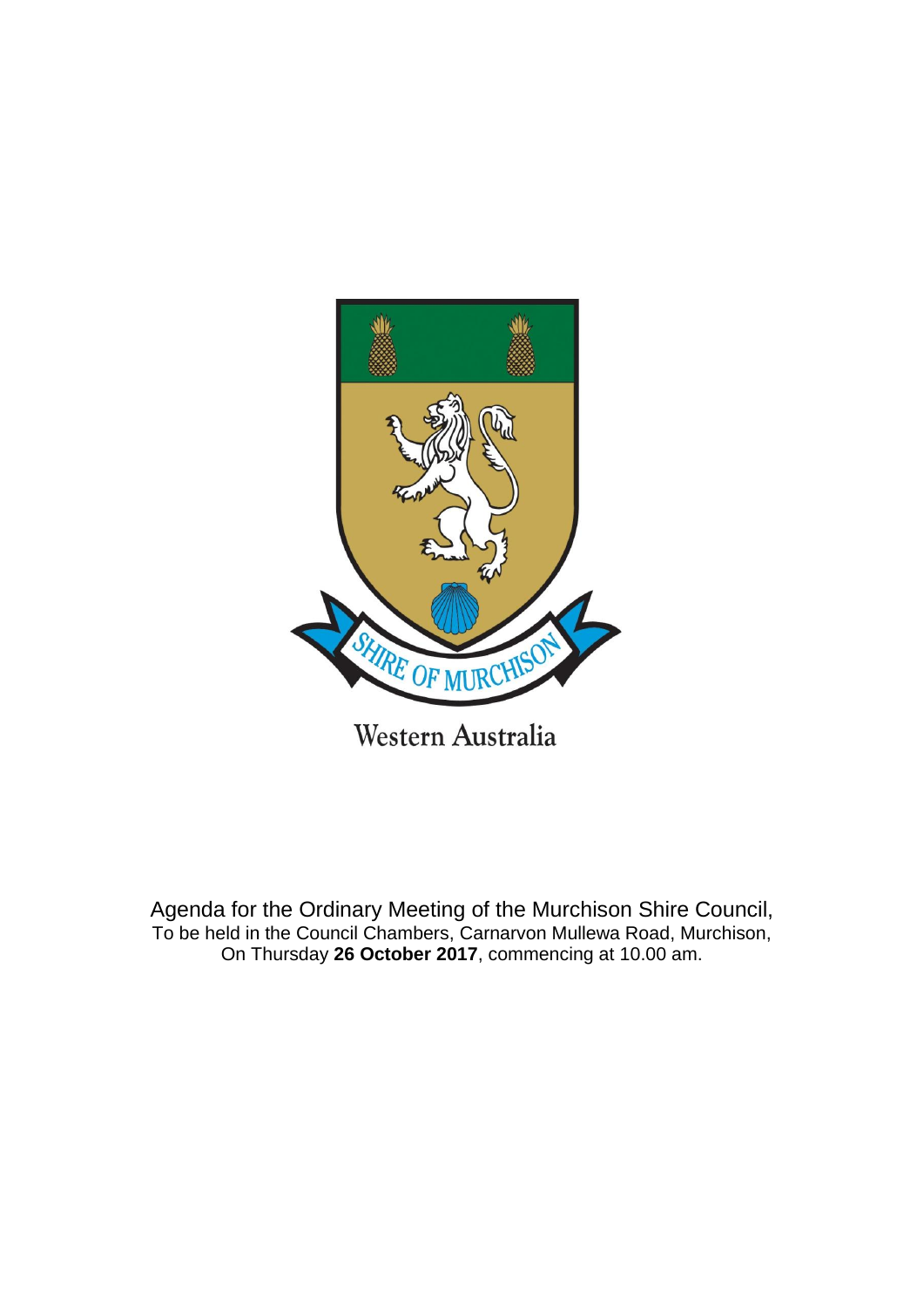## **TABLE OF CONTENTS**

| DECLARATION OF OPENING/ANNOUNCEMENT OF VISITORS 3<br>1.                                           |
|---------------------------------------------------------------------------------------------------|
| RECORD OF ATTENDANCE/APOLOGIES/LEAVE OF ABSENCE 3<br>2.                                           |
| RESPONSE TO PREVIOUS PUBLIC QUESTIONS TAKEN ON NOTICE 3<br>3.                                     |
| 4.                                                                                                |
| 4.1                                                                                               |
| 4.2                                                                                               |
| 5.                                                                                                |
| 5.1                                                                                               |
| 6.                                                                                                |
| 7.                                                                                                |
| NOTICE OF ITEMS TO BE DISCUSSED BEHIND CLOSED DOORS6<br>8.                                        |
| 9.                                                                                                |
| 9.1                                                                                               |
| ANNOUNCEMENTS BY PRESIDING PERSON WITHOUT DISCUSSION6<br>10.                                      |
| 11.                                                                                               |
| 12.                                                                                               |
| 13.                                                                                               |
| 14.                                                                                               |
| 14.1                                                                                              |
| 14.2                                                                                              |
| 15.<br>15.1                                                                                       |
| 15.2                                                                                              |
| 16.                                                                                               |
|                                                                                                   |
| 17.                                                                                               |
| 17.1                                                                                              |
| Accounts Paid during the period since the last list was adopted/endorsed by Council<br>14<br>17.2 |
| 17.3                                                                                              |
| 17.4                                                                                              |
| 18.<br>18.1                                                                                       |
| Resealing Works as per Adopted 2017/18 Budget - Call For Tender17                                 |
| 19.<br>Terms of Reference for the Audit Committee and Appointment of Audit Committee<br>19.1      |
| Members 21                                                                                        |
| 19.2                                                                                              |
|                                                                                                   |
| 20.                                                                                               |
| 21.                                                                                               |
| 22.                                                                                               |
| 23.                                                                                               |
|                                                                                                   |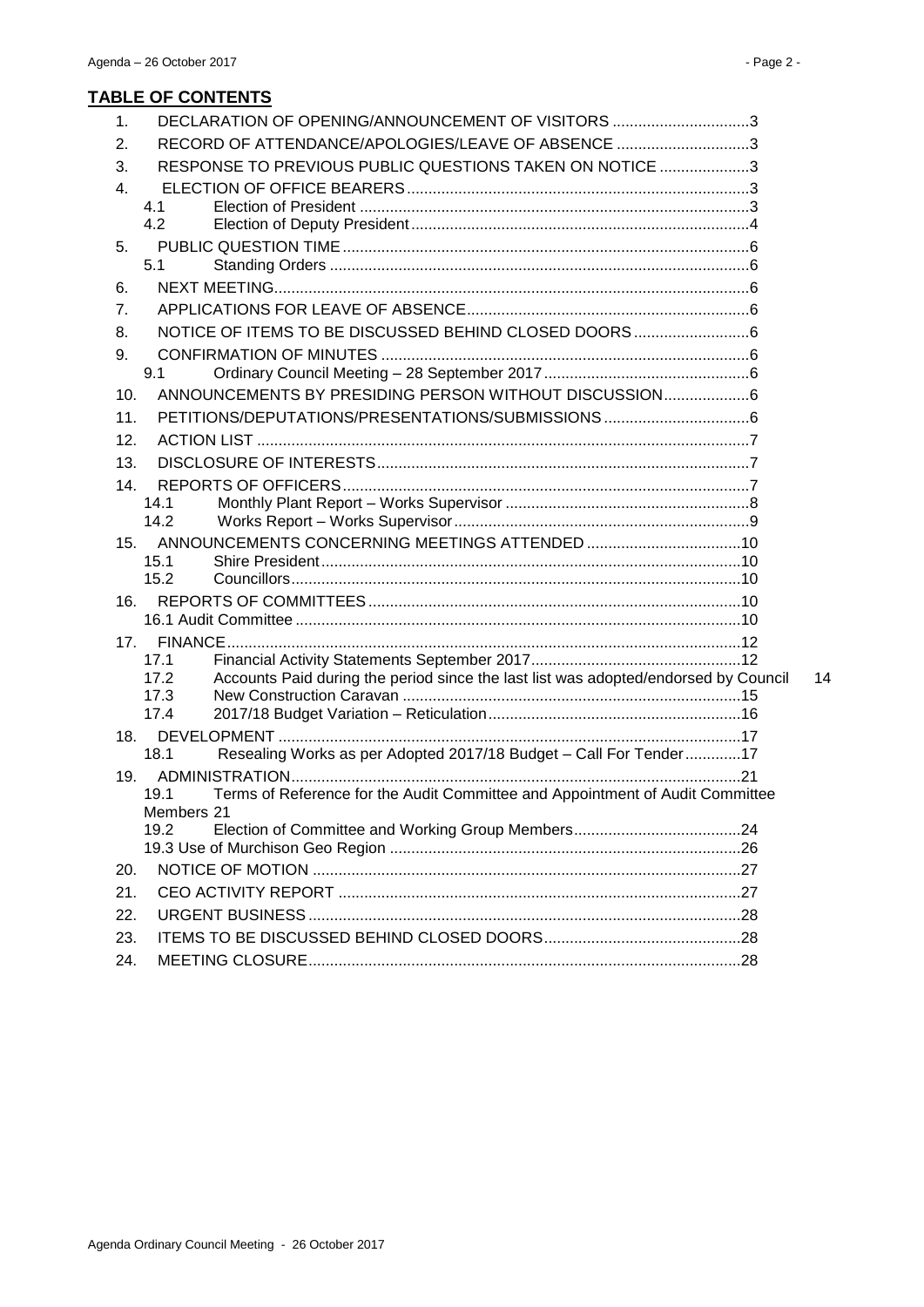## <span id="page-2-0"></span>**1. DECLARATION OF OPENING/ANNOUNCEMENT OF VISITORS**

## <span id="page-2-1"></span>**2. RECORD OF ATTENDANCE/APOLOGIES/LEAVE OF ABSENCE**

#### <span id="page-2-2"></span>**3. RESPONSE TO PREVIOUS PUBLIC QUESTIONS TAKEN ON NOTICE** Nil.

## <span id="page-2-3"></span>**4. ELECTION OF OFFICE BEARERS**

### <span id="page-2-4"></span>**4.1 Election of President**

| File:              | 4.1                                      |
|--------------------|------------------------------------------|
| Author:            | Peter Dittrich – Chief Executive Officer |
| Interest Declared: | No interest to disclose                  |
| Date:              | 20 <sup>th</sup> October 2017            |
| Attachments:       | N/A                                      |
|                    |                                          |

### **Matter for Consideration:**

A President is to be elected from within Council for a two year term of office expiring in October 2019.

#### **Background:**

The Local Government Act prescribes that Council is to elect a President as the first matter dealt with at the first meeting of Council after an ordinary elections day.

#### **Comment:**

Nominations are to be lodged in writing to the CEO, indicating consent of the nominee, prior to or at the Meeting.

Councillors will cast their vote by secret ballot, votes will be counted and the CEO will declare the results. If there is equality of votes between 2 or more candidates, then the meeting is to be adjourned for not more than seven days. Nominations may be withdrawn or further nominations may be made before or when the meeting resumes. If the second round of voting results in a tie, then the CEO is to draw lots in accordance with regulations to determine which candidate is elected.

### **Statutory Environment:**

**LGA Schedule 2.3 Division 1**

#### **1.Terms used In this Division**

— *office* means the office of councillor mayor or president.

#### **2. When council elects mayor or president**

(1) The office is to be filled as the first matter dealt with —

(a) at the first meeting of the council after an inaugural election or a section 4.13 or 4.14 election or after an ordinary elections day; and

#### **3. CEO to preside**

The CEO is to preside at the meeting until the office is filled.

#### **4. How mayor or president is elected**

(1) The council is to elect a councillor to fill the office.

(2) The election is to be conducted by the CEO in accordance with the procedure prescribed.

(3) Nominations for the office are to be given to the CEO in writing before the meeting or during the meeting before the close of nominations.

(3a) Nominations close at the meeting at a time announced by the CEO, which is to be a sufficient time after the announcement by the CEO that nominations are about to close to allow for any nominations made to be dealt with.

(4) If a councillor is nominated by another councillor the CEO is not to accept the nomination unless the nominee has advised the CEO, orally or in writing, that he or she is willing to be nominated for the office.

(5) The councillors are to vote on the matter by secret ballot as if they were electors voting at an election.

(6) Subject to clause 5(1), the votes cast under subclause (5) are to be counted, and the successful candidate determined, in accordance with Schedule 4.1 (which deals with determining the result of an election) as if those votes were votes cast at an election.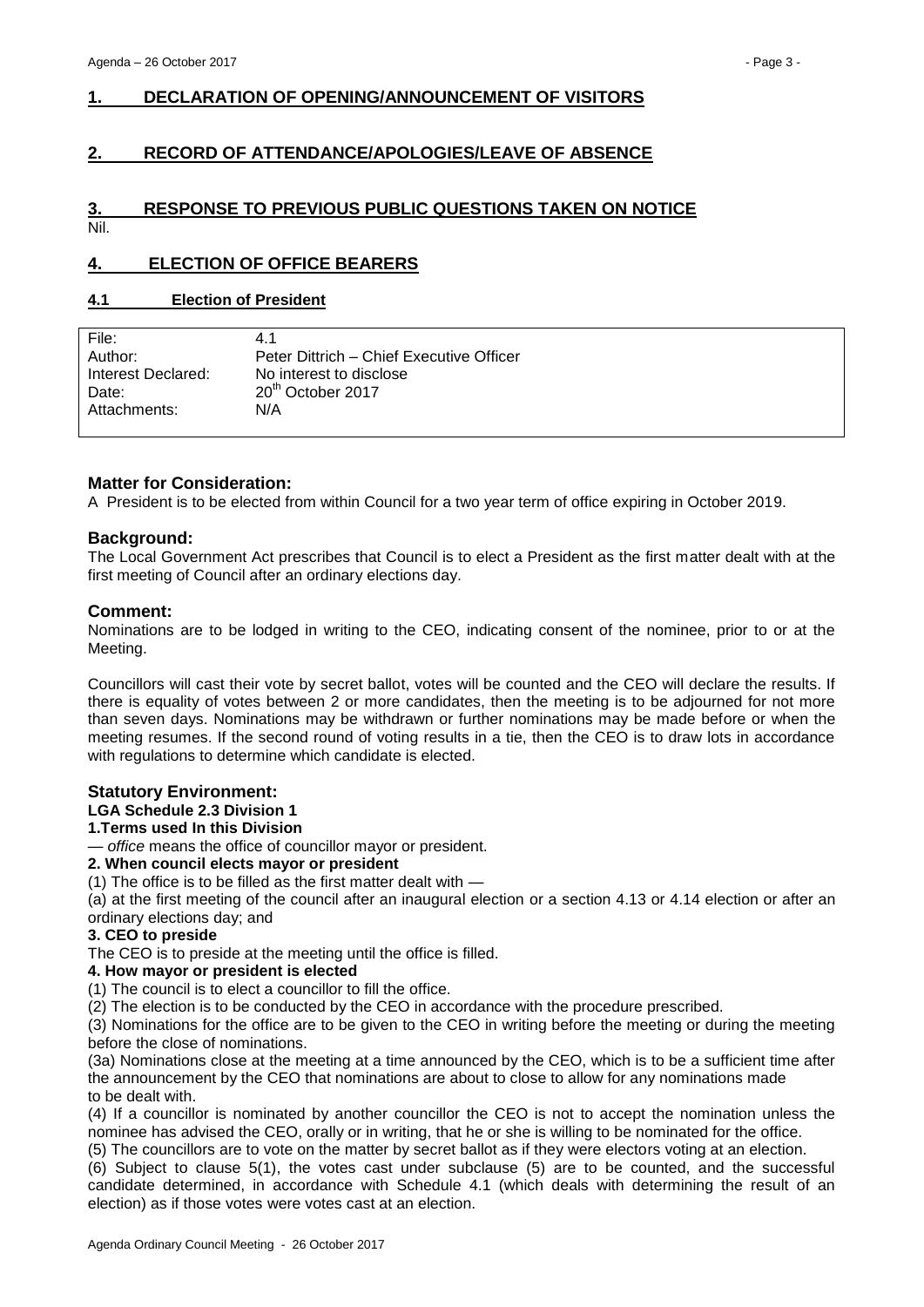(7) As soon as is practicable after the result of the election is known, the CEO is to declare and give notice of the result in accordance with regulations, if any.

#### **5. Votes may be cast a second time**

(1) If when the votes cast under clause 4(5) are counted there is an equality of votes between 2 or more candidates who are the only candidates in, or remaining in, the count, the count is to be discontinued and the meeting is to be adjourned for not more than 7 days.

(2) Any nomination for the office may be withdrawn, and further nominations may be made, before or when the meeting resumes.

(3) When the meeting resumes the councillors are to vote again on the matter by secret ballot as if they were electors voting at an election.

(4) The votes cast under subclause (3) are to be counted, and the successful candidate determined, in accordance with Schedule 4.1 as if those votes were votes cast at an election.

**Schedule 4.1 — How to count votes and ascertain the result of an election [s. 4.74]** 

1. The number of votes given for each candidate is to be ascertained.

2. If the election is to fill the office of mayor or president, the candidate who receives the greater or greatest number of votes is elected.

3. If the election is to fill one office of councillor, the candidate who receives the greater or greatest number of votes is elected.

4. If the election is to fill 2 or more offices of councillor, the candidates elected are —

(a) the candidate who receives the greatest number of votes; and

(b) the candidate who receives the next highest number of votes; and

(c) the candidate who receives the next highest number of votes, and

so on up to the number of offices to be filled.

5. If 2 or more candidates receive the same number of votes so that clause 2, 3 or 4 cannot be applied, the returning officer is to draw lots in accordance with regulations to determine which candidate is elected.

## **Nominations Received:**

### **Result of Election:**

## <span id="page-3-0"></span>**4.2 Election of Deputy President**

| File:              | 4.1                                      |
|--------------------|------------------------------------------|
| Author:            | Peter Dittrich – Chief Executive Officer |
| Interest Declared: | No interest to disclose                  |
| Date:              | 20 <sup>th</sup> October 2017            |
| Attachments:       | N/A                                      |
|                    |                                          |

### **Matter for Consideration:**

The Deputy President is to be elected from within Council for a two year term of office expiring in October 2019.

### **Background:**

The Local Government Act prescribes that Council is to elect a Deputy President as the next matter dealt with after the election of a President at the first meeting of Council after an ordinary elections day.

### **Comment:**

Nominations are to be lodged in writing to the CEO, indicating consent of the nominee, prior to or at the Meeting (Nomination form attached).

Councillors will cast their vote by secret ballot, votes will be counted and the CEO will declare the results. If there is equality of votes between 2 or more candidates, then the meeting is to be adjourned for not more than seven days. Nominations may be withdrawn or further nominations may be made before or when the meeting resumes. If the second round of voting results in a tie, then the CEO is to draw lots in accordance with regulations to determine which candidate is elected.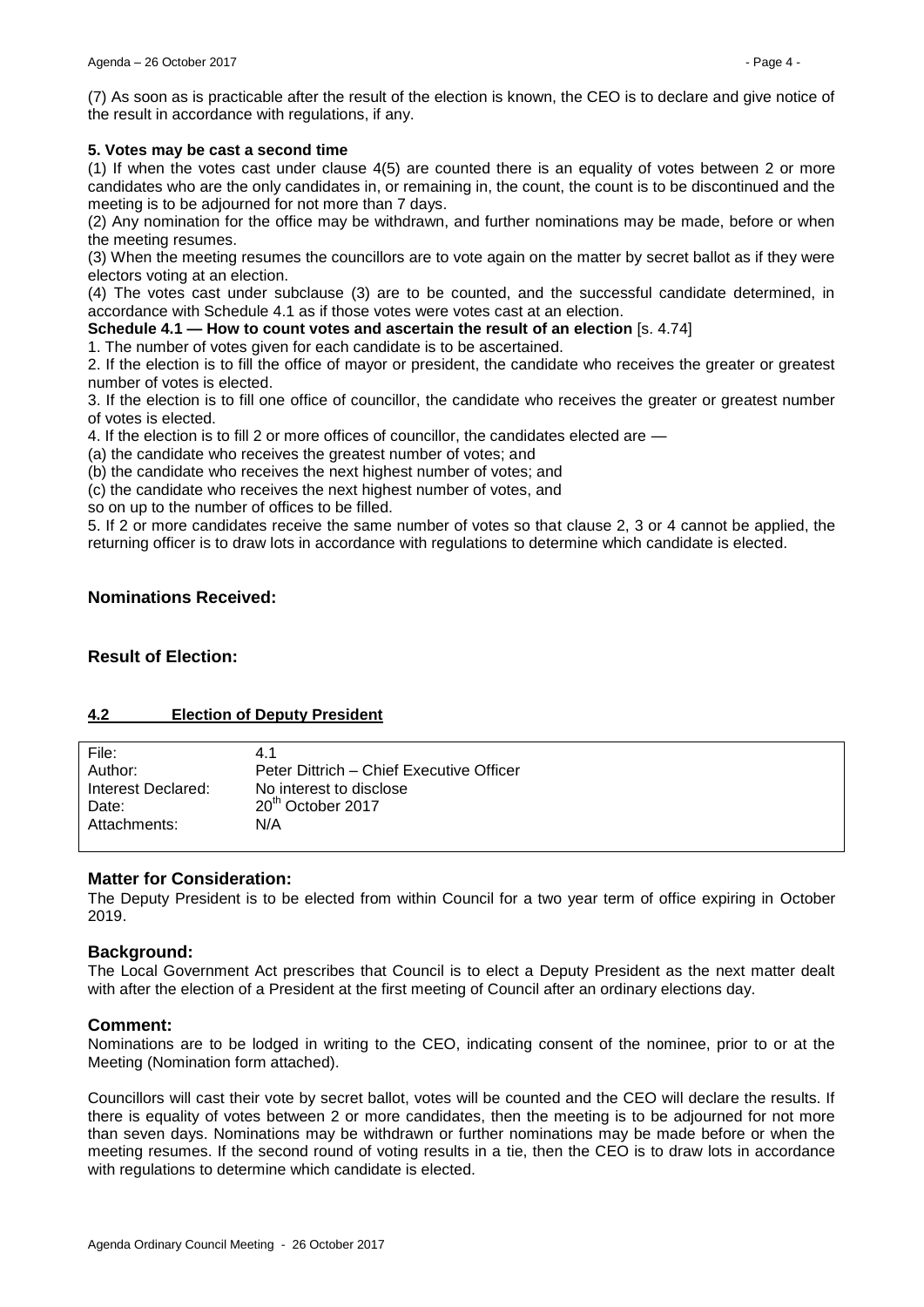## **Statutory Environment:**

## **Division 2 — Deputy mayors and deputy presidents**

**6. Terms used** 

In this Division

*office* means the office of deputy mayor or deputy president.

#### **7. When the council elects the deputy mayor or deputy president**

(1) If the local government has an elector mayor or president the office of deputy mayor or deputy president is to be filled as the first matter dealt with —

(a) at the first meeting of the council after an inaugural election or a section 4.13 or 4.14 election or after an ordinary elections day; and

(b) at the first meeting of the council after an extraordinary vacancy occurs in the office.

(2) If the local government has a councillor mayor or president the office of deputy mayor or deputy president is to be filled —

(a) as the next matter dealt with after the mayor or president is elected at the first meeting of the council after an inaugural election or a section 4.13 or 4.14 election or after an ordinary elections day; and

(b) subject to subclause (3), as the first matter dealt with at the first meeting of the council after an extraordinary vacancy occurs in the office.

(3) If at a meeting referred to in clause 2(1)(b) the deputy mayor or deputy president is elected to be the mayor or president, the resulting extraordinary vacancy in the office is to be filled as the next matter dealt with at the same meeting.

## **8. How deputy mayor or deputy president is elected**

(1) The council is to elect a councillor (other than the mayor or president) to fill the office.

(2) The election is to be conducted in accordance with the procedure prescribed by the mayor or president, or if he or she is not present, by the CEO.

(3) Nominations for the office are to be given to the person conducting the election in writing before the meeting or during the meeting before the close of nominations.

(3a) Nominations close at the meeting at a time announced by the person conducting the election, which is to be a sufficient time after the announcement by that person that nominations are about to close to allow for any nominations made to be dealt with.

(4) If a councillor is nominated by another councillor the person conducting the election is not to accept the nomination unless the nominee has advised the person conducting the election, orally or in writing, that he or she is willing to be nominated for the office.

(5) The council members are to vote on the matter by secret ballot as if they were electors voting at an election.

(6) Subject to clause 9(1) the votes cast under subclause (5) are to be counted, and the successful candidate determined, in accordance with Schedule 4.1 as if those votes were votes cast at an election.

(7) As soon as is practicable after the result of the election is known, the person conducting the election is to declare and give notice of the result in accordance with regulations, if any.

#### **9. Votes may be cast a second time**

(1) If, when the votes cast under clause 8(5) are counted, there is an equality of votes between 2 or more candidates who are the only candidates in, or remaining in, the count, the count is to be discontinued and, not more than 7 days later, a special meeting of the council is to be held.

(2) Any nomination for the office may be withdrawn, and further nominations may be made, before or when the special meeting is held

(3) When the special meeting is held the council members are to vote again on the matter by secret ballot as if they were voting at an election.

(4) The votes cast under subclause (3) are to be counted, and the successful candidate determined, under Schedule 4.1 as if those votes were votes cast at an election.

**Schedule 4.1 — How to count votes and ascertain the result of an election** [s. 4.74]

1. The number of votes given for each candidate is to be ascertained.

2. If the election is to fill the office of mayor or president, the candidate who receives the greater or greatest number of votes is elected.

3. If the election is to fill one office of councillor, the candidate who receives the greater or greatest number of votes is elected.

4. If the election is to fill 2 or more offices of councillor, the candidates elected are —

(a) the candidate who receives the greatest number of votes; and

(b) the candidate who receives the next highest number of votes; and

(c) the candidate who receives the next highest number of votes, and

so on up to the number of offices to be filled.

5. If 2 or more candidates receive the same number of votes so that clause 2, 3 or 4 cannot be applied, the returning officer is to draw lots in accordance with regulations to determine which candidate is elected.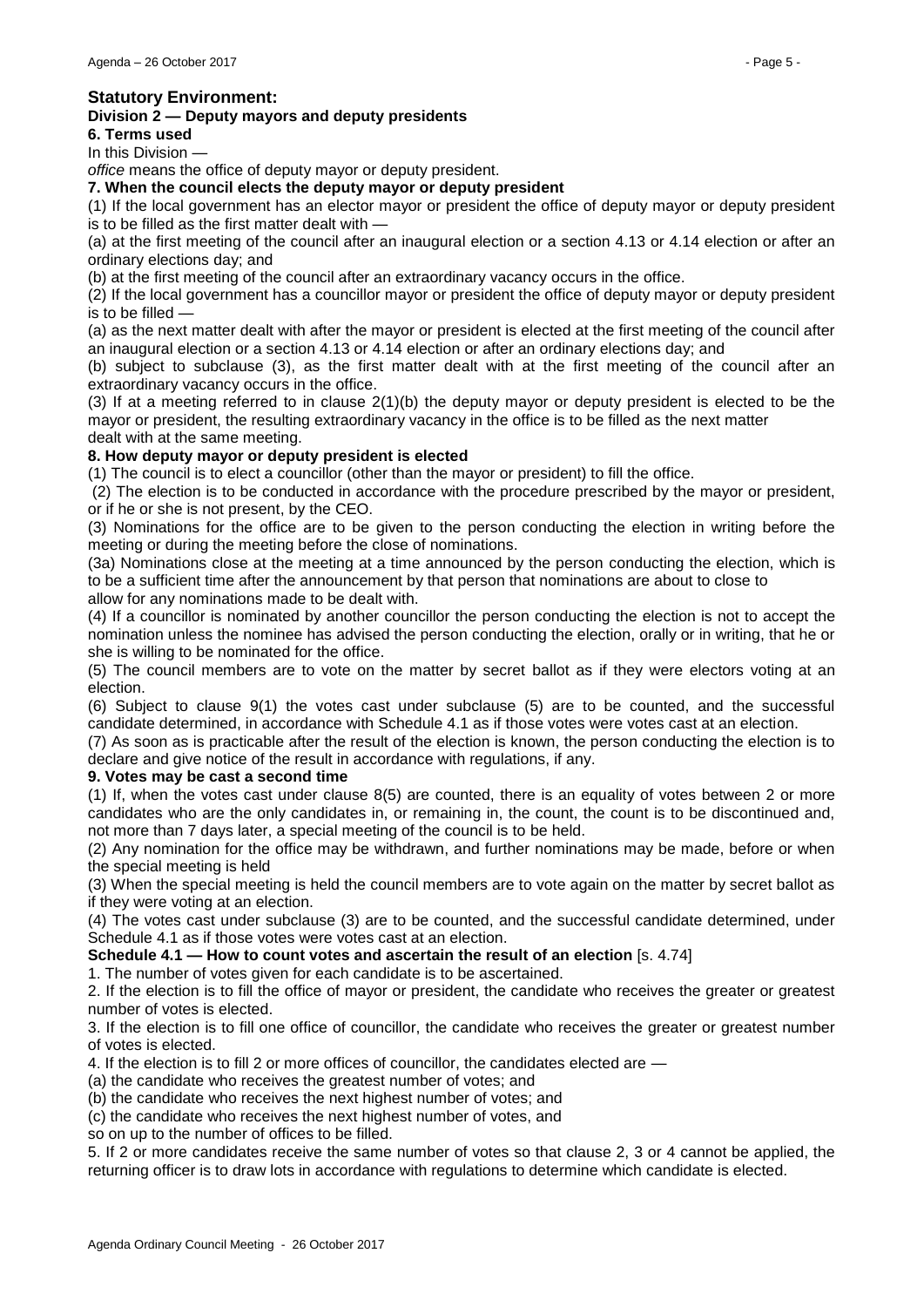### **Result of Election:**

## <span id="page-5-0"></span>**5. PUBLIC QUESTION TIME**

### <span id="page-5-1"></span>**5.1 Standing Orders**

| <b>Council Decision:</b><br><b>Moved: Councillor</b>                 | Seconded: Councillor |                 |
|----------------------------------------------------------------------|----------------------|-----------------|
| That the following Local Law-Standing Orders 2001 be stood down:     |                      |                 |
| 8.2 Limitation on the number of speeches<br>8.3 Duration of speeches |                      |                 |
| Carried                                                              | For:                 | <b>Against:</b> |
|                                                                      |                      |                 |

## <span id="page-5-2"></span>**6. NEXT MEETING**

23 November 2017

## <span id="page-5-3"></span>**7. APPLICATIONS FOR LEAVE OF ABSENCE**

## <span id="page-5-4"></span>**8. NOTICE OF ITEMS TO BE DISCUSSED BEHIND CLOSED DOORS**

### <span id="page-5-5"></span>**9. CONFIRMATION OF MINUTES**

### <span id="page-5-6"></span>**9.1 Ordinary Council Meeting – 28 September 2017**

#### **Background:**

Minutes of the Ordinary Meeting of Council have previously been circulated to all Councillors.

#### **Recommendation:**

That the minutes of the Ordinary Council meeting held on 28 September 2017 be confirmed as an accurate record of proceedings

#### **Voting Requirements:**

Simple majority

*Council Decision:*

**Moved: Councillor Seconded: Councillor**

That the Minutes of the Ordinary Council meeting of 28 September 2017 be confirmed as an accurate record of proceedings.

**Carried/Lost For: Against:**

<span id="page-5-7"></span>

|  | 10. | ANNOUNCEMENTS BY PRESIDING PERSON WITHOUT DISCUSSION |
|--|-----|------------------------------------------------------|
|--|-----|------------------------------------------------------|

## <span id="page-5-8"></span>**11. PETITIONS/DEPUTATIONS/PRESENTATIONS/SUBMISSIONS**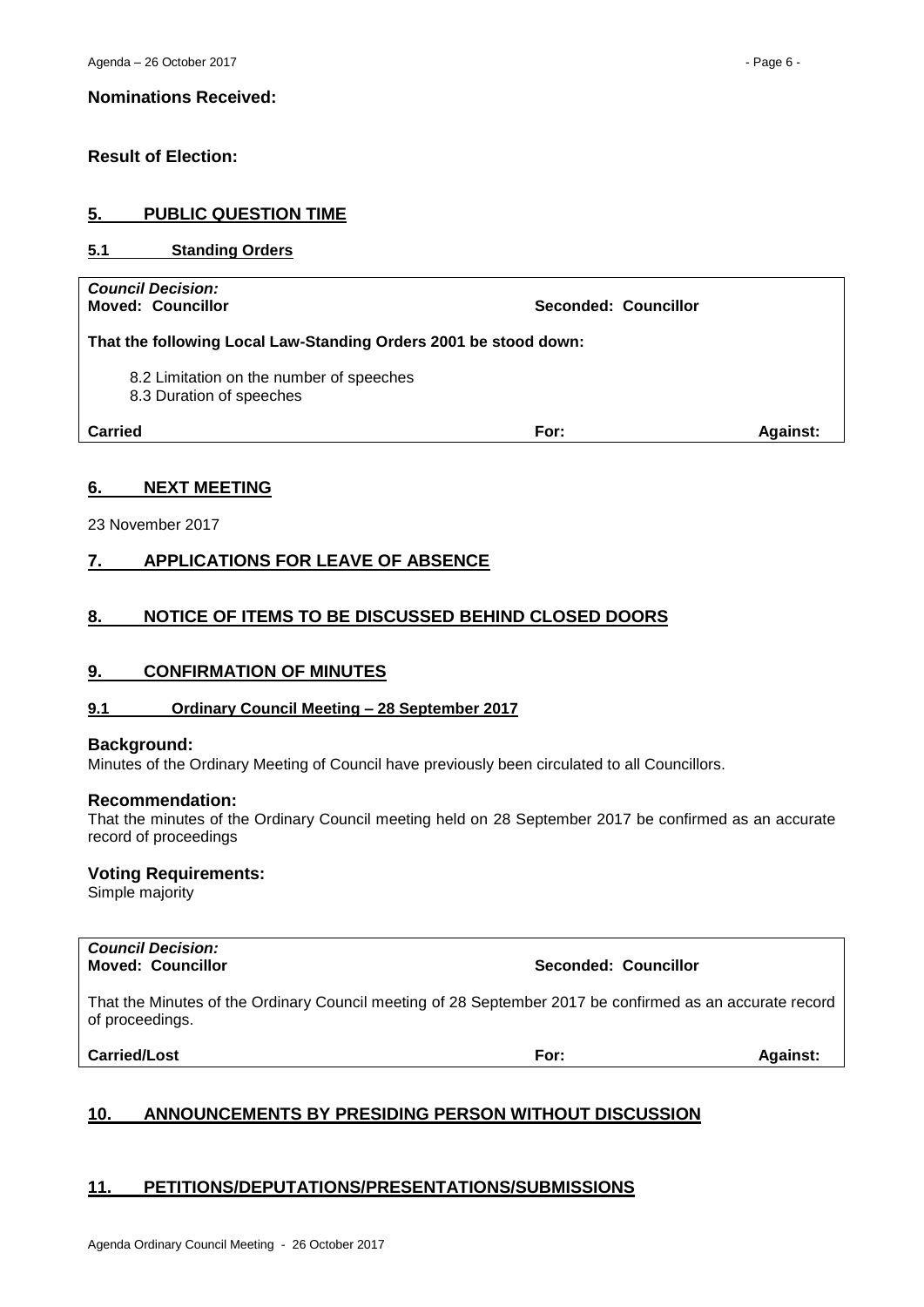## <span id="page-6-0"></span>**12. ACTION LIST**

| <b>No</b>      | <b>Item</b>                                | <b>Action</b>                                                                                                                                                                                                                                                                                                                                                                                                                                                                                                                                                                                                                                                                                                                                                                                                                                                                                                                                          | <b>Status</b>                                                                                                                     |
|----------------|--------------------------------------------|--------------------------------------------------------------------------------------------------------------------------------------------------------------------------------------------------------------------------------------------------------------------------------------------------------------------------------------------------------------------------------------------------------------------------------------------------------------------------------------------------------------------------------------------------------------------------------------------------------------------------------------------------------------------------------------------------------------------------------------------------------------------------------------------------------------------------------------------------------------------------------------------------------------------------------------------------------|-----------------------------------------------------------------------------------------------------------------------------------|
| 1              | <b>Community Project</b><br>Officer        | Still sitting on the table.<br>Meeting held 11 <sup>th</sup> March 2016 and recommendations<br>presented to Council at the April OCM - the item was<br>left to lay on the table while Council explored other<br>options.                                                                                                                                                                                                                                                                                                                                                                                                                                                                                                                                                                                                                                                                                                                               | The position and<br>requirement of a<br><b>Community Project Officer</b><br>is to be reviewed at the<br>November Council Meeting. |
| $\overline{2}$ | Cemetery and<br>Remembrance<br>Walk (walk) | Completion of the cemetery and names for the<br>remembrance walk. Community to be contacted to<br>suggest names for inclusion.<br>Community Advisory Group to advise Council on<br>these projects.<br>Invitation sent to CAG to meet on Friday 3 June. A<br>surveyor will be at the Murchison Settlement shortly<br>to survey the tip, so will plan to have the Cemetery<br>done as well.                                                                                                                                                                                                                                                                                                                                                                                                                                                                                                                                                              | Following the discussions<br>at the Budget Workshop<br>further work on this project<br>is to be undertaken in<br>2018/19.         |
| $\overline{4}$ | Review of Road<br>Network                  | Council to conduct a whole of shire road review.<br>Establish roads to be closed/position of roads etc.<br>and work with Landgate and surrounding shires.<br>Full road pick-up has been undertaken by<br>Greenfields and has been finalised - this was mainly<br>to establish correct infrastructure values but will form<br>a good basis from which to start. As an adjunct to<br>this, the CEO was hoping to do a review of the<br>Internal Hierarchy for this meeting, but it has turned<br>out to be more complicated than first thought. The<br>status (ie a road defined by description; a dedicated<br>road; a gazetted road; a closed road) of roads no<br>longer maintained needs to be identified before the<br>Shire can progress with this. Undesignated<br>unsurveyed roads were bought up as a discussion<br>point at the May zone meeting. Paul Rosair did a<br>presentation to the March OCM, which was<br>discussed at the April OCM. | Landgate has been asked<br>to provide a list of gazetted<br>roads Shire of Murchison                                              |

## **Recommendation:**

That the Action List be accepted.

## **Voting Requirements:**

Simple majority

| <b>Council Decision:</b><br><b>Moved: Councillor</b> | Seconded: Councillor |                 |
|------------------------------------------------------|----------------------|-----------------|
| That the Action List be accepted.                    |                      |                 |
| <b>Carried/Lost</b>                                  | For:                 | <b>Against:</b> |

## <span id="page-6-1"></span>**13. DISCLOSURE OF INTERESTS**

## <span id="page-6-2"></span>**14. REPORTS OF OFFICERS**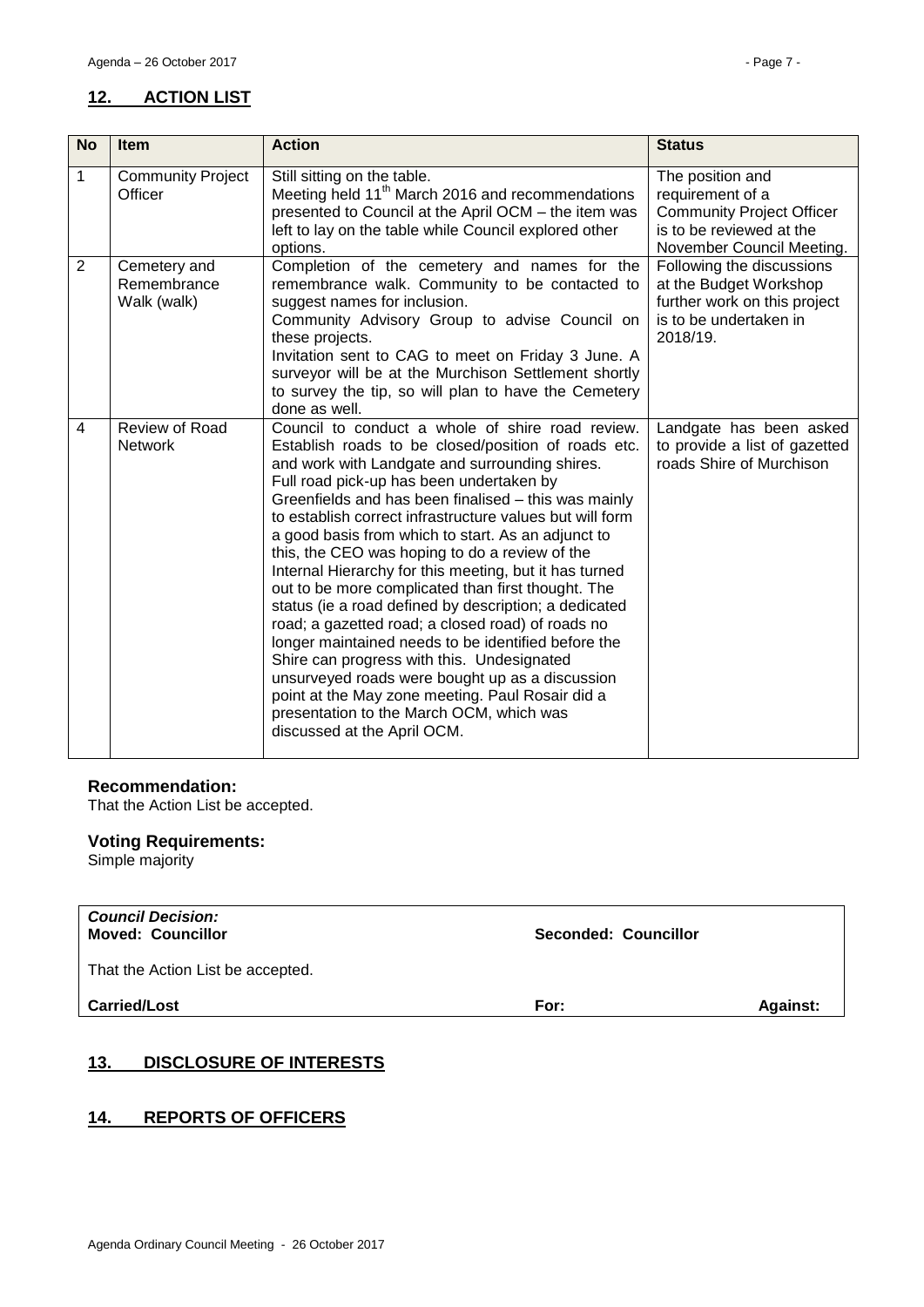## <span id="page-7-0"></span>**14.1 Monthly Plant Report – Works Supervisor**

| <b>September 2017</b>           |      |                |                                            |         | <b>Hours</b> |                        |             | <b>YTD</b>   |          |
|---------------------------------|------|----------------|--------------------------------------------|---------|--------------|------------------------|-------------|--------------|----------|
| * No Meter ** New Meter         |      |                | <b>End</b><br><b>Total</b><br><b>Start</b> |         |              | <b>Operating Costs</b> |             |              |          |
| <b>Plant Item</b>               | Year | <b>Rego</b>    | <b>1 July 17</b>                           | Hrs/kms | Hrs/km       | <b>Month</b>           | <b>YTD</b>  | <b>Plant</b> | Fuel     |
| P.01 JD Grader                  | 2011 | MU1063         | 9242                                       | 9533    | 9682         | 149                    | 440         | 10187.15     | 7534.80  |
| P.02 Cat Grader 12H             | 2005 | MU 141         | 15732                                      | 16021   | 16021        | Traded                 | 289         | 5519.23      | 5530.80  |
| P15003 JD 6WD Grader            | 2012 | MU121          | 1829                                       | 2134    | 2249         | 115                    | 420         | 5540.34      | 8508.00  |
| P081 JD Grader                  | 2017 | MU105          | 0                                          | 0       | 46           | 46                     | 46          | 0.00         | 0.00     |
| P.04 New/H Ford Tractor         | 2006 | <b>MU 380</b>  | 2167                                       | 2234    | 2269         | 35                     | 102         | 167.05       | 208.80   |
| P.05 Dolly 1-Red **             | 2001 | MU 2003        | 0                                          | 943     | 2436         | 1493                   | 2436        | 2913.36      | n/a      |
| P.07 Nissan UD                  | 2009 | 000 MU         | 217729                                     | 218301  | 219098       | 797                    | 1369        | 2029.67      | 913.20   |
| P.08 Dolly 2-Black              | 2000 | MU 2009        | 17885                                      | 20358   | 21531        | 1173                   | 3646        | 225.05       | n/a      |
| P.09 Iveco P/Mover *            | 2003 | MU1065         | 333380                                     | 334656  | 334656       | 0                      | 1276        | 4425.72      | 1947.60  |
| P.10 Iveco W/Truck (hrs)        | 2004 | <b>MU 00</b>   | 11403                                      | 11763   | 11870        | 107                    | 467         | 1677.82      | 4293.60  |
| P.11 Komatsu Dozer              | 1997 |                | 2300                                       | 2567    | 2675         | 108                    | 375         | 5121.77      | 7326.00  |
| P.13 Tri-Axle L/L Float         | 2008 | MU 663         | 28490                                      | 29020   | 29900        | 880                    | 1410        | 865.72       | n/a      |
| P.14 No. 2 Float                | 2001 | <b>MU 2004</b> | 10505                                      | 11247   | 11427        | 180                    | 922         | 609.52       | n/a      |
| P.17 Side Tipper                | 2001 | MU 662         | 25124                                      | 27119   | 28609        | 1490                   | 3485        | 879.88       | n/a      |
| P.18 Side Tipper                | 2001 | MU2010         | 10314                                      | 14247   | 15736        | 1489                   | 6998        | 1833.20      | n/a      |
| P.24 30K Water Tanker           | 2005 | MU 2024        | 7658                                       | 10632   | 11145        | 513                    | 11658       | 1934.10      | n/a      |
| P.27 Volvo Loader               | 2006 | <b>MU 65</b>   | 8787                                       | 8946    | 9020         | 74                     | 6021        | 1260.89      | 3526.80  |
| P.28 Isuzu Dmax                 | 2009 | <b>MU 300</b>  | 225000                                     | 227003  | 228042       | 1039                   | 3042        | 524.37       | 577.20   |
| <b>P.32 Construction Gen</b>    |      |                | 25281                                      | 25283   | 25283        | 0                      | 2           | 352.97       | 0.00     |
| P.33 Maintenance Gen            |      |                | 11798                                      | 12714   | 13125        | 411                    | 1327        | 458.12       | 2188.80  |
| <b>P.34 Generator Perkins *</b> |      |                | 1744                                       | 1744    | 1744         | $\mathbf{0}$           | 0           | 677.41       | 99.60    |
| P.35 Generator 1-110kva         | 2011 |                | 26523                                      | 26806   | 26824        | 18                     | 301         | 1878.92      | 25812.00 |
| P. 17035 New Generator          | 2016 |                | 2446                                       | 3610    | 4337         | 727                    | 1891        |              |          |
| P.37 Forklift                   |      |                | 12634                                      | 12654   | 12663        | 9                      | 29          | 2600.47      | 339.60   |
| P.40A Toyota Hilux              | 2014 | 01MU           | 104000                                     | 109699  | 113038       | 3339                   | 9038        | 896.27       | 1269.60  |
| P.41 Cat 938G Loader            | 2004 | MU 193         | 5850                                       | 5965    | 6012         | 47                     | 162         | 803.55       | 2382.00  |
| P.43 Bomag Roller               | 2012 | MU1027         | 3537                                       | 3580    | 3611         | 31                     | 74          | 4293.30      | 1122.00  |
| P.48 Dog Fuel Trailer *         | 1979 | <b>MU 2026</b> | 0                                          | 0       | 0            | 0                      | 0           | 69.54        | n/a      |
| P.49 Dog Fuel Trailer *         | 1972 | MU 2005        | 0                                          | 0       | $\mathbf 0$  | 0                      | $\mathbf 0$ | 93.46        | n/a      |
| P.54 Isuzu T/Top                | 2005 | MU 1002        | 181148                                     | 181564  | 182491       | 927                    | 1343        | 499.24       | 441.60   |
| P.55 Toyota Prado               | 2012 | MU1011         | 100507                                     | 104613  | 105405       | 792                    | 4898        | 621.19       | 657.75   |
| P.57 Great Wall                 | 2012 | MU 167         | 63922                                      | 68210   | 68780        | 570                    | 4858        | 1564.19      | 547.08   |
| P.59 45ft Flat Top *            | 1978 | MU2044         | 0                                          | 0       | 0            | 0                      | 0           | 983.77       | n/a      |
| P.60 Mercedes PTV               | 2004 | MU 1009        | 103624                                     | 103764  | 103793       | 29                     | 169         | 1723.11      | 54.00    |
| P.61 Kenworth P/Mover           | 2004 | <b>MU 000</b>  | 104665                                     | 109459  | 110490       | 1031                   | 5825        | 3890.14      | 7263.60  |
| P.64 Isuzu Construction         | 2013 | MU 140         | 136312                                     | 141095  | 143840       | 2745                   | 7528        | 3943.82      | 2229.60  |
| P.65 Generator 9KVA *           | 2013 | H/ Maint       | 6391                                       | 7777    | 7777         | 0                      | 1386        | 408.48       | 3340.80  |
| P.67 Roadwest S/Tipper          | 2013 | MU2042         | 83079                                      | 87766   | 89282        | 1516                   | 6203        | 873.43       | n/a      |
| P.68 Bomag Padfoot              | 2013 | MU1071         | 2055                                       | 2171    | 2215         | 44                     | 160         | 1719.16      | 1821.60  |
| P.72 Isuzu Fire Truck           | 2013 | MU1068         | 2149                                       | 2184    | 2364         | 180                    | 215         | 1549.59      | 14.26    |
| P.73 Toyota Fast Attack         | 2014 | MU1069         | 8900                                       | 8900    | 8900         | 0                      | 0           | 944.39       | 0.00     |
| Caravans                        |      |                |                                            | n/a     |              | n/a                    | n/a         | 1678.05      | n/a      |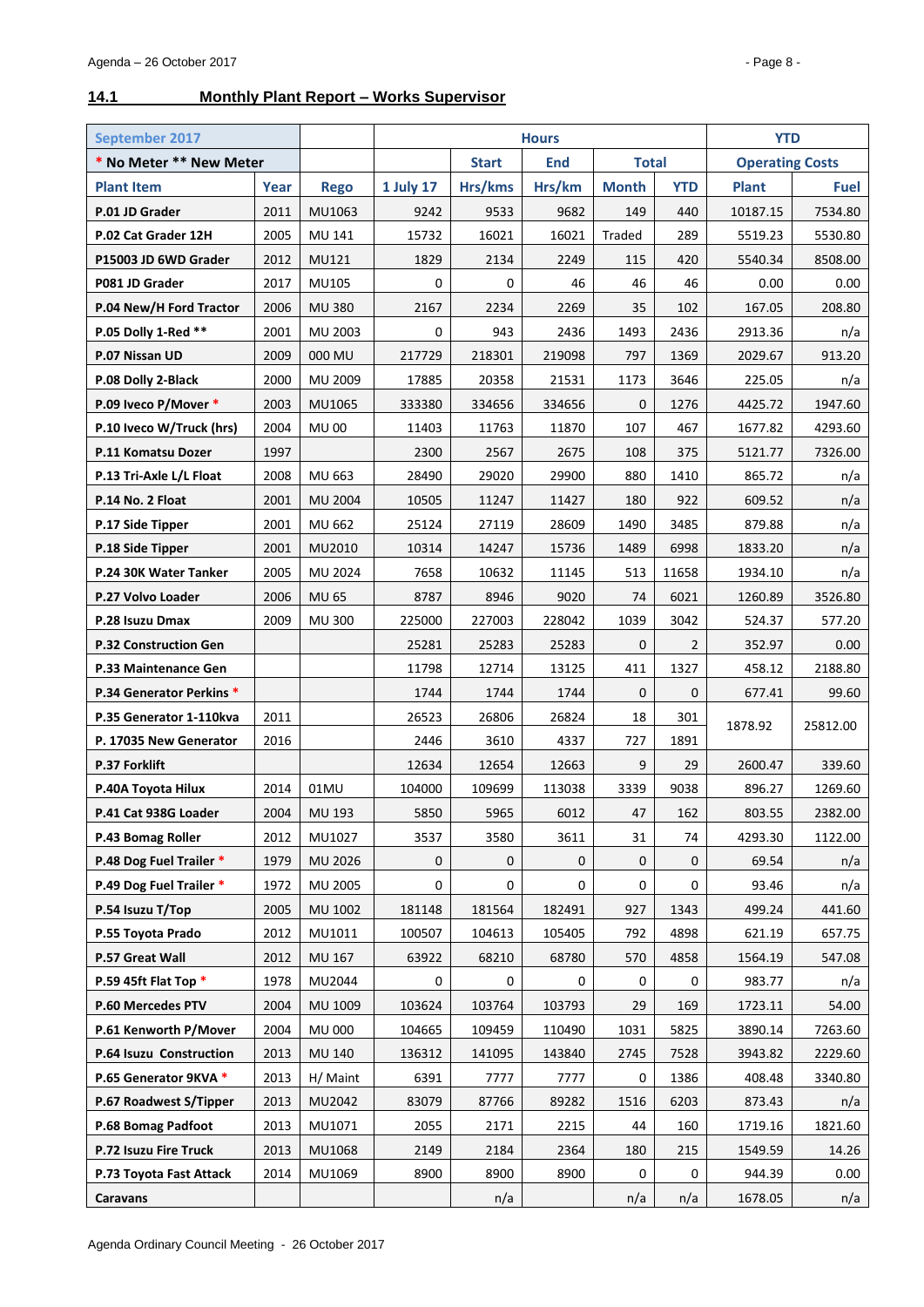| P11076 JD Ride on mower |      |        | 937   | 943   | 951   |      | 14    | 94.52   | 0.00    |
|-------------------------|------|--------|-------|-------|-------|------|-------|---------|---------|
| P15006 Isuzu Maint      | 2015 | MU1018 | 48269 | 57194 | 59321 | 2127 | 11052 | 1830.81 | 3154.80 |
| P16063 Toyota Prado     | 2016 | MU 0   | 29327 | 35949 | 37993 | 2044 | 8666  | 2643.17 | 1079.44 |
| P16075 Kuboto Mower     | 2016 |        | 175   | 186   | 200   | 14   | 25    | 70.94   | 33.60   |

## <span id="page-8-0"></span>**14.2 Works Report – Works Supervisor**

#### **Construction Crew**

On returning after the Landor Races break crew completed three small jobs on the Carnarvon-Mullewa road which involved sheeting of three badly corrugated corners between Mt Narryer and the Settlement. With the completion of these works crew then finished off the RRG works. (some of the floodway's were still wet underfoot)

The next works program is on the Carnarvon-Mullewa road between SLK 88.750 - 94.450, 8km north of Curbur homestead pulling in approx. 6km sub grade material (material cut off over years of maintenance grading) with only 4km to be gravel sheeted. The last 2km will get material pulled back on and wet rolled.

On 11/10/2017 crew moved the last of their equipment (rollers, loader and grader) up to the work site. The following day they commenced work on the 4km section starting at the northern end pulling in the yellow sand. This section has been wet and rolled and crew are now half way through gravel sheeting. All crests will be sheeted twice (two layers at 150mm per layer) as there is no material left that can be pulled in for sub grade. Culverts have been ordered and will be on site next week.

#### **Maintenance Crew**

From last report crew had completed a grade on the Carnarvon-Mullewa road from north boundary to the settlement in readiness for the heavy flow of traffic for the Landor races.

Crew are now back on the same section starting again from the north boundary and as of the 19<sup>th</sup> October are approx. 15km south of Byro doing a patch grade on some sections and full grade were required along with all drains and batters.

Working their way south, the Mt Narryer road had been graded prior to Landor so will be fine. Muggon road will get a light grade and then crew will return to the settlement. They will then grade Carnarvon-Mullewa road from the end of the Catalano works approx. 9km south of bridge to the shire south boundary then return back to the settlement and grade Butchers Track.

With the completion of Butchers Track crew will then grade the bitumen edges on the Carnarvon-Mullewa road and then continue on with the following maintenance grading works program.

- *•* New Forrest-Yallalong road
- *•* Twin Peaks-Wooleen road
- *•* Wooleen-Meeberrie road
- *•* Wooleen-Mt Wittenoom road
- *•* Wooleen-Boolardy road
- *•* Mt Wittenoom road

### **Carnarvon-Mullewa Road**

From a road inspection on the 19<sup>th</sup> October, contractors B&J Catalano are going along fine. All the base course material has been carted in spread, rolled and is in readiness for a final trim before sealing begins. Floodway's have had all material carted in and spread in readiness for the stabilizer plant to arrive next swing to mix in the cement.

### **Beringarra/Pindar Road**

The Beringarra-Pindar road was in bad need of a grade due to heavy flow of traffic to the MRO work site and the Boolardy Station accommodation site.

An expression of interest was sent out for a contractor to give the road a light grade as the shire graders were tied up with roads in the north-west of the shire. Three replies where received back and the contract was awarded to Walladar Enterprises.

On the 9<sup>th</sup> of October Walladar started grading from the shire southern boundary 5km north of Pindar and as of the 19<sup>th</sup> October was at the 100km mark approx. 5km north of the McNabb-Twin-Peaks intersection. The 5.5km section from the boundary to Pindar town site was also graded.

### **Work Supervisor - General**

29<sup>th</sup> September to 3<sup>rd</sup> October 5 nice days off at Landor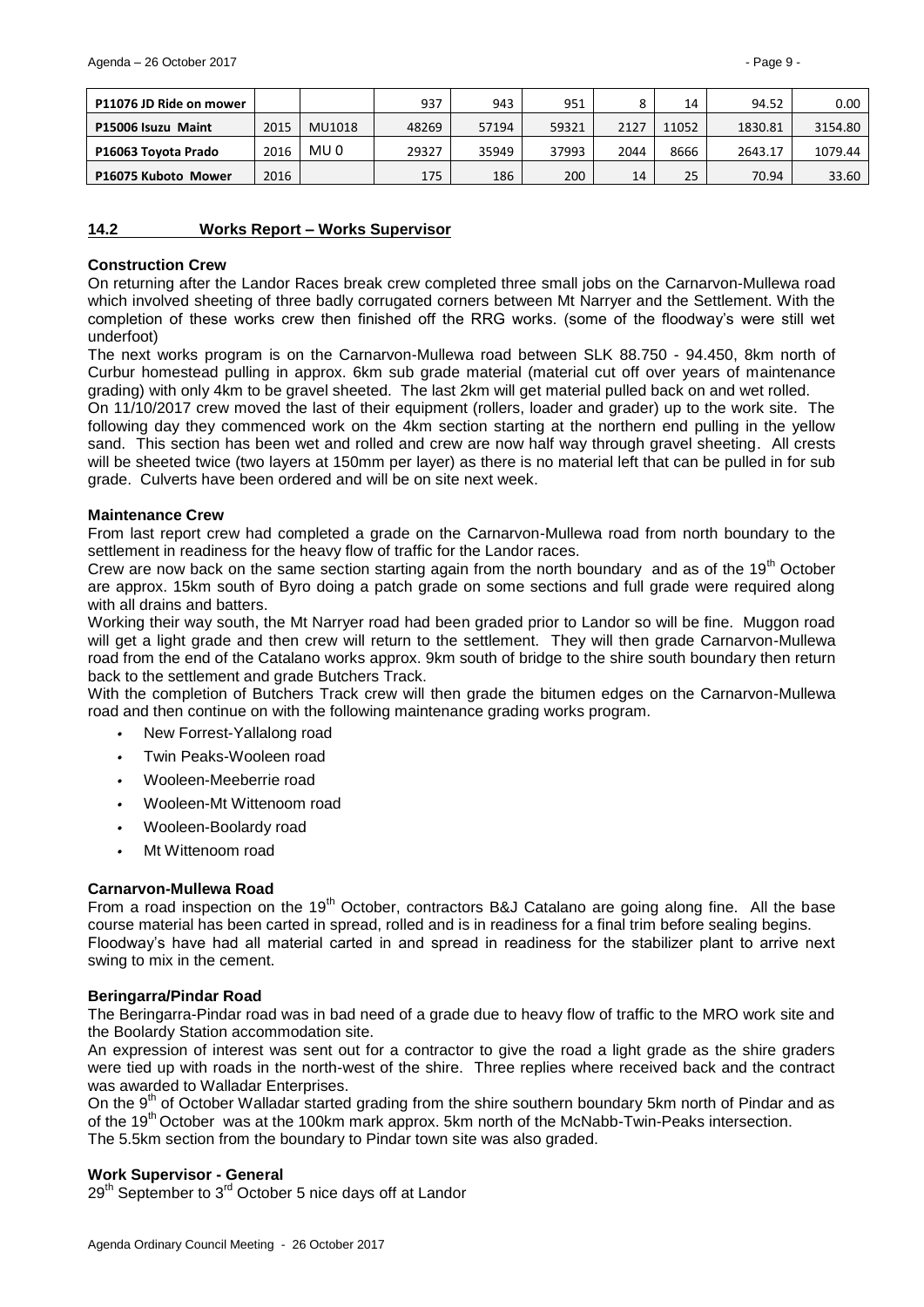9<sup>th</sup> October - Beringarra-Pindar road inspection and flood damage start up meeting in Geraldton

10<sup>th</sup> October - Perth for appointment with Doctor

12<sup>th</sup> October - Assist construction crew move equipment to next works program then 8hrs on grader

17<sup>th</sup> October - Construction

19<sup>th</sup> October - Road works inspection – Catalano works south of bridge on the Carnarvon-Mullewa road and contractor grading the Beringarra-Pindar road.

#### ROADS GRADED SEPTEMBER – OCTOBDER 2017

| Name                        | Length of Road | SLK's Graded<br>this month | Heavy<br>Maintenance | <b>Comments</b>              |
|-----------------------------|----------------|----------------------------|----------------------|------------------------------|
|                             |                |                            |                      |                              |
| Beringarra-Pindar           | 319.80km       | 100km                      |                      | Under contract – Light grade |
| Erong                       | 63.12km        | 63km                       |                      |                              |
| Beringarra-Byro             | 90.89km        | 20km<br>70km               |                      |                              |
| Beringarra-Mt Gould         | 34.80km        | 34km                       |                      |                              |
| Inouendy                    | 9.30km         | 1 <sub>km</sub>            |                      |                              |
| Yunda Homestead             | 32.80km        | 7km                        |                      |                              |
| <b>Murchison Settlement</b> | 2.km           | 1 <sub>km</sub>            |                      |                              |
| Carnarvon-Mullewa           | 278.63km       | 80km                       |                      |                              |
| Mt Narryer                  | 3km            | 3 <sub>km</sub>            |                      |                              |
| <b>Errabiddy Bluff</b>      | 12km           | 12km                       |                      |                              |

Total of roads graded this month 115km by shire crew + 100km contractor. Correction to total of roads graded last month 176km not 374km as reported.

#### **Recommendation:**

That the Work's Supervisor's report be accepted.

#### **Voting Requirements:**

Simple majority

| <b>Council Decision:</b><br><b>Moved: Councillor</b> | Seconded: Councillor |                 |
|------------------------------------------------------|----------------------|-----------------|
| That the Work's Supervisor's report be accepted.     |                      |                 |
| <b>Carried/Lost</b>                                  | For:                 | <b>Against:</b> |
|                                                      |                      |                 |

## <span id="page-9-0"></span>**15. ANNOUNCEMENTS CONCERNING MEETINGS ATTENDED**

- <span id="page-9-1"></span>**15.1 Shire President**
- <span id="page-9-2"></span>**15.2 Councillors**

### <span id="page-9-3"></span>**16. REPORTS OF COMMITTEES**

### <span id="page-9-4"></span>**16.1 Audit Committee**

| File:              | 2.1                                     |
|--------------------|-----------------------------------------|
| Author:            | Peter Dittrich, Chief Executive Officer |
| Interest Declared: | Nil.                                    |
| Date:              | 20 October 2017                         |
| Attachments:       | Nil                                     |
|                    |                                         |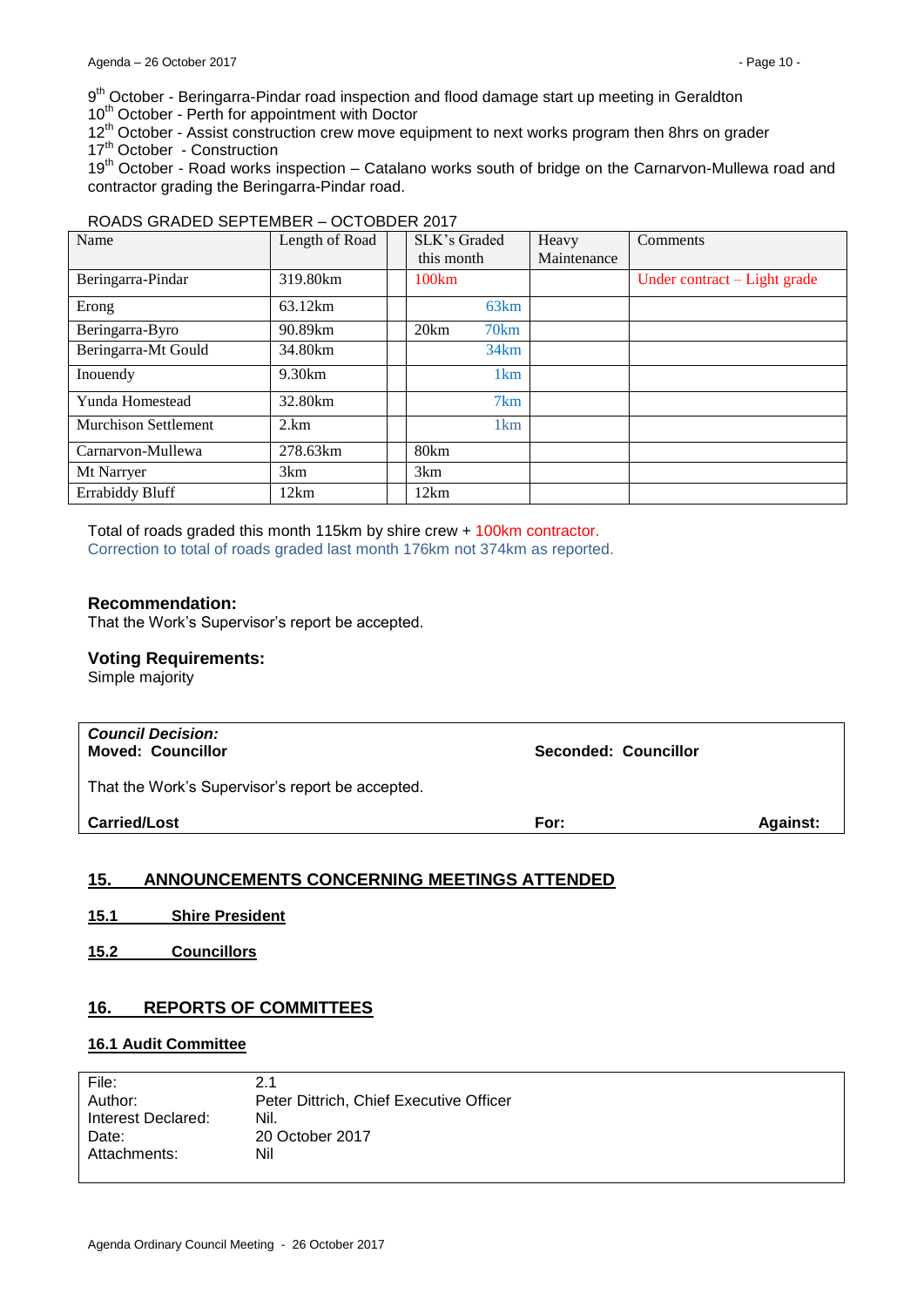#### **Matter for Consideration**:

For council to consider and endorse the recommendation of the Audit Committee held 24<sup>th</sup> August 2017. The minutes of the Audit Committee Meeting held on the 24<sup>th</sup> August 2017 were confirmed at the Ordinary Council Meeting of 28<sup>th</sup> September 2017.

#### **Background:**

A letter was received from the DLGC on  $6<sup>th</sup>$  July 2017 in relation to the two financial and two asset ratios that were below standard for the year ended 30 June 2016.

The Shire's Ratios for the year ended 30 June 2016 were:

|                                         | Shire   | Standard      |
|-----------------------------------------|---------|---------------|
| <b>Asset Consumption Ratio</b>          | 0.86    | $0.50$ or $>$ |
| <b>Asset Renewal Funding Ratio</b>      | 0.39    | 0.75 to 0.95  |
| <b>Operating Surplus Ratio Adjusted</b> | $-2.92$ | 0.01 to 0.15  |
| Debt Service Cover Ratio                | N/A     | $>= 2$        |
| Own Source Revenue Coverage Ratio       | 0.09    | 0.40 to 0.60  |
| <b>Assets Sustainability Ratio</b>      | 0.14    | 0.90          |
| <b>Current Ratio</b>                    | 2.45    | 1. $\Omega$   |

#### **Comment:**

Upon the receipt of the letter the CEO contacted Mr Alan Carmichael to discuss the content and the actions that needed to be taken. The CEO advised Mr Carmichael that the letter would not be taken to the Audit Committee until August 2017. The CEO further advised that the Shire was currently working with Greenfield Technical Services to review the road asset information currently held and the associated unit and depreciation rates.

Mr Carmichael acknowledged that the industry standard rates used for assets did not always reflect the actual situation and welcomed the review. He suggested that the nature of the Shire would affect its ability to achieve the standard ratios. If after review by the Shire it was found that the standard ratios could not be achieved by the Shire, he suggested that target ratios be set and that the department be advised accordingly. Mr Carmichael asked to be kept informed as to the progress of the review on an ongoing basis.

#### The Audit Committees recommendation was as follows:

**That the Audit Committee report to the 28 September 2017 Ordinary Meeting of Council recommending that Council direct the CEO to work with the Shire's Auditor, the consultant currently preparing the Strategic Resource Plan (Moore Stephens), and the DLGC to:**

**1. Identify strategies available to improve the Shire's ratios and ;**

**2. Establish target ratios for the Shire of Murchison should the standard ratios not be achievable by the Shire.**

A report from the Audit Committee was not made to the September 2017 meeting.

#### **Statutory Environment:**

Nil

#### **Strategic Implications:**

The improvement in the ratios will need to be taken into account in the development of the Strategic Resource Plan.

## **Sustainability Implications**

- **Environmental**
	- There are no known significant environmental implications
- **Economic**

**Social**

There are no known significant economic implications

There are no known significant social considerations.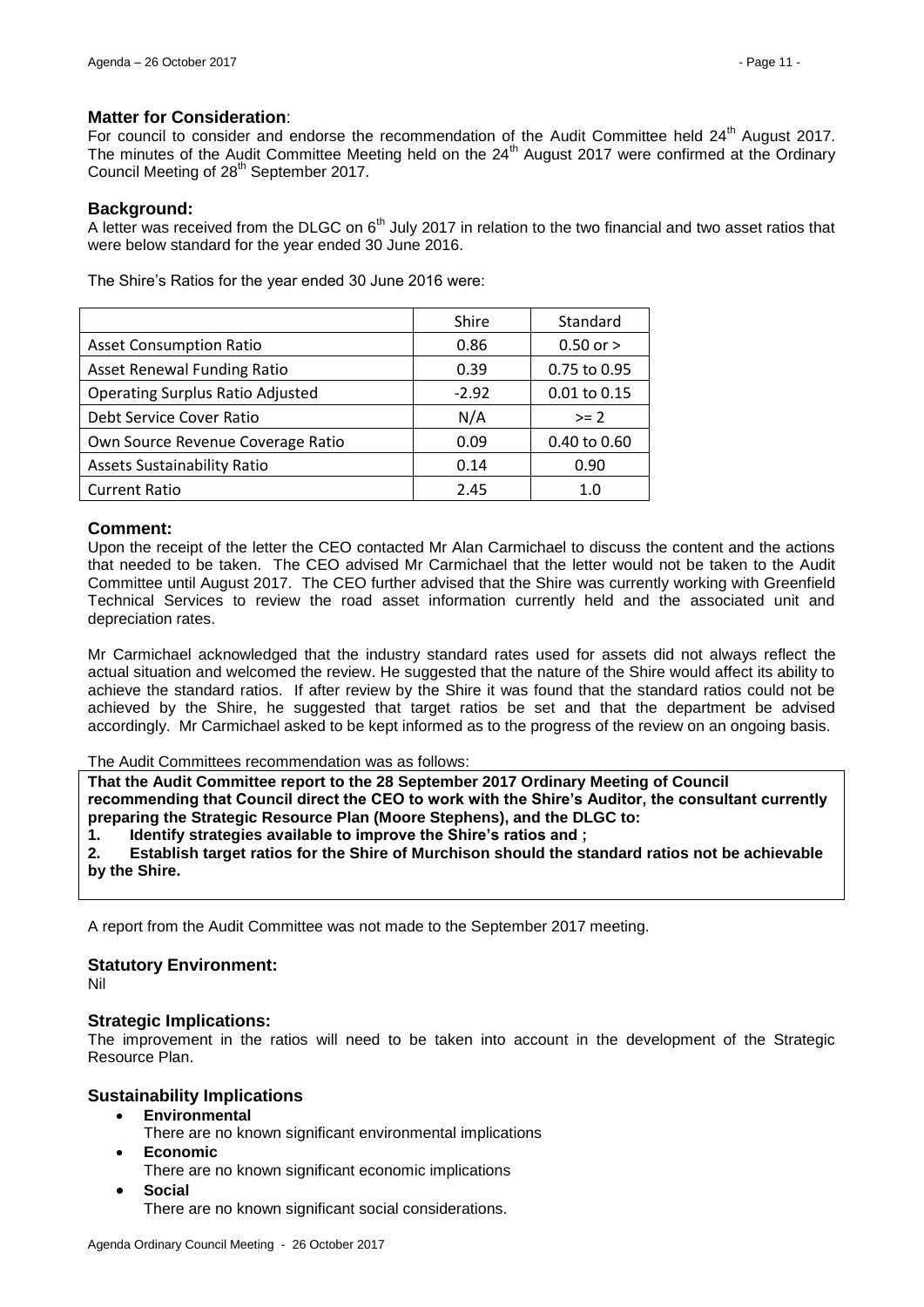## **Policy Implications:**

N/A

**Financial Implications:** N/A

**Consultation:**

Nil

## **Recommendation:**

That Council endorse the recommendation of the Audit Committee of the meeting of 24<sup>th</sup> August 2017 and direct the CEO to work with the Shire's Auditor, the consultant currently preparing the Strategic Resource Plan (Moore Stephens), and the DLGC to:

- 1. Identify strategies available to improve the Shire's ratios and ;
- 2. Establish target ratios for the Shire of Murchison should the standard ratios not be achievable by the Shire.

### **Voting Requirements:**

Simple Majority

| <b>Council Decision:</b><br><b>Moved: Councillor</b> | Seconded: Councillor |            |
|------------------------------------------------------|----------------------|------------|
| <b>Carried:</b>                                      | For: $5$             | Against: 0 |

## <span id="page-11-0"></span>**17. FINANCE**

### <span id="page-11-1"></span>**17.1 Financial Activity Statements September 2017**

| File:              |                                                    |
|--------------------|----------------------------------------------------|
| Author:            | Ina Edwardson - Deputy Chief Executive Officer     |
| Interest Declared: | No interest to disclose                            |
| Date:              | 20 October 2017                                    |
| Attachments:       | Financial Activity Statements to 30 September 2017 |
|                    | <b>Statement of Financial Position</b>             |
|                    | Operating Statement by Program                     |
|                    | Operating Statement by Nature & Type               |
|                    | <b>Accounts Activity</b>                           |
|                    | <b>General Ledger Trial Balance</b>                |
|                    |                                                    |

### **Matter for Consideration:**

Council to consider adopting the Monthly Financial Statements for September 2017.

### **Background:**

The Local Government (Financial Management) Regulations 1996. Regulation 34 requires that local government report on a monthly basis and prescribes what is required to be reported.

#### **Comment:**

The Current Position at 30 September 2017 is a surplus of \$4,167,137

**Variances – YTD Budget to YTD Actual** Budgeted Closing Funding Surplus(Deficit) **4,763,062**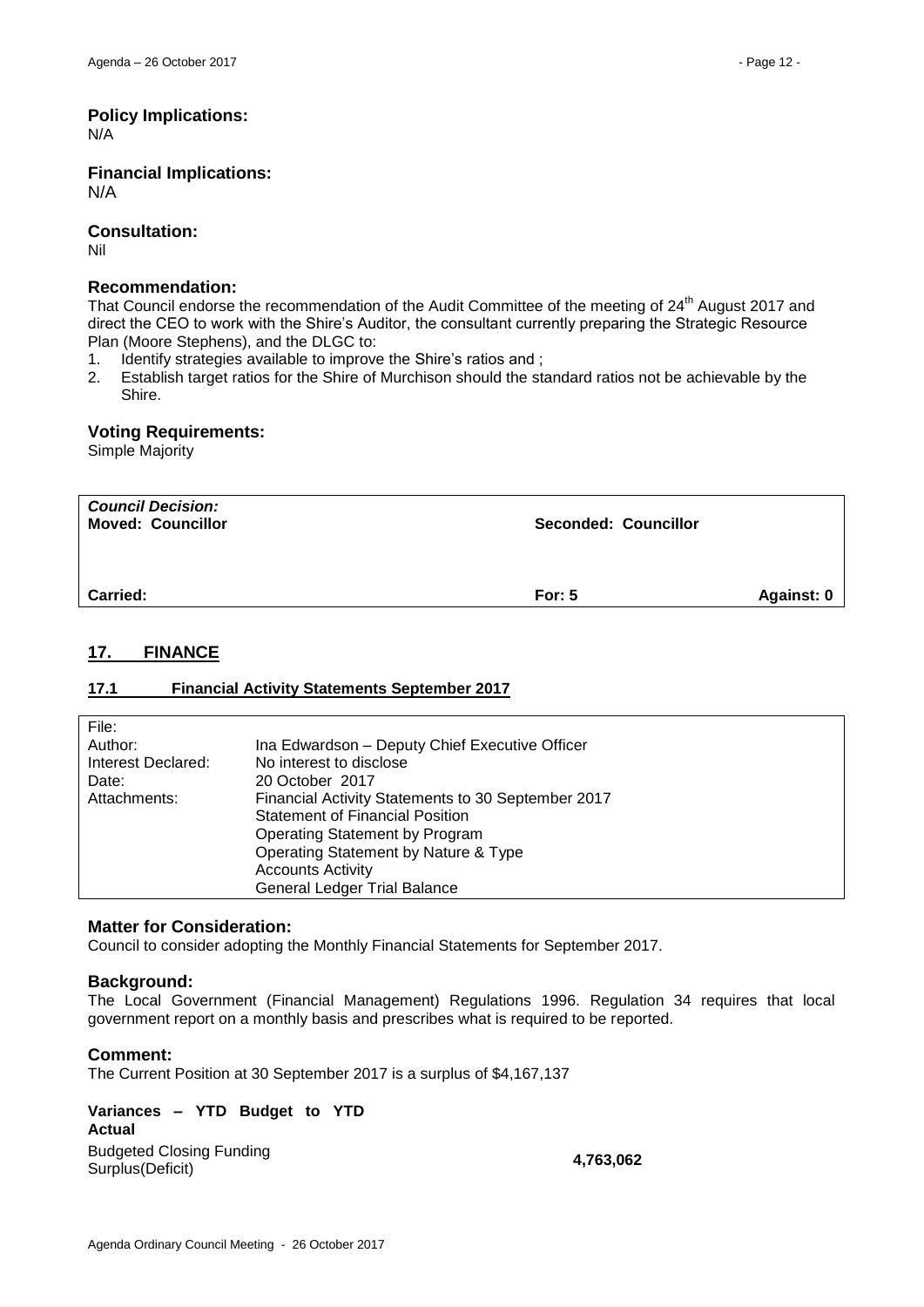|                                                                                                                                                                                                                                                                                               | 4,167,137 |
|-----------------------------------------------------------------------------------------------------------------------------------------------------------------------------------------------------------------------------------------------------------------------------------------------|-----------|
|                                                                                                                                                                                                                                                                                               | (595.925) |
| 177,602                                                                                                                                                                                                                                                                                       |           |
| (1, 142, 516)                                                                                                                                                                                                                                                                                 |           |
| 161,673                                                                                                                                                                                                                                                                                       |           |
| 96,619                                                                                                                                                                                                                                                                                        |           |
| 2,342,874                                                                                                                                                                                                                                                                                     |           |
| (2,323,024)                                                                                                                                                                                                                                                                                   |           |
| 90,847                                                                                                                                                                                                                                                                                        |           |
| Plus Variance to Opening Surplus<br>Less Operating Revenues down<br>Plus Operating Expenditure down<br><b>Plus Operating Activities Excluded</b><br>Plus Investing Activities down<br>Less Transfer from reserves down<br>Plus Transfer to reserves down<br>Actuals Closing surplus (Deficit) |           |

Refer to September 2017 Financials for explanation of variances. Review of the YTD Budgets will be completed by December 2017.

The following Term Deposits are currently held as at 30 September 2017:

| Beringarra Cue Road Reserve Term Deposit | \$3,754,134 | @ 1.75% Maturity 18/10/2017 |
|------------------------------------------|-------------|-----------------------------|
| Crosslands MCF Term Deposit              | \$371.864   | @ 2.00% Maturity 25/11/2017 |
| Ballinyoo Bridge Term Deposit            | \$1,293,872 | @ 1.87% Maturity 27/10/2017 |

#### **Statutory Environment:**

Local Government Act 1995

Section 6.4–Specifies that a local government is to prepare "such other financial reports" as is prescribed.

Local Government (Financial Management) Regulations 1996 Regulation 34 states:

> (1) A local government is to prepare each month a statement of financial activity reporting on the sources and applications of funds, as set out in the annual budget under regulation 22(1)(d) for that month in the following detail:

(a) Annual budget estimates, taking into account any expenditure incurred for an additional purpose under section 6.8(1) (b) or (c);

(b) Budget estimates to the end of month to which the statement relates;

(c) Actual amounts of expenditure, revenue and income to the end of the month to which the statement relates;

(d) Material variances between the comparable amounts referred to in paragraphs (b) and

(e) The net current assets at the end of the month to which the statement relates.

**Strategic Implications:**

Nil.

# **Policy Implications:**

Nil.

### **Budget/Financial Implications:**

Reports showing year to date financial performance allow monitoring of actual expenditure, revenue and overall results against budget targets.

### **Sustainability Implications:**

- **Environmental:**
	- o There are no known significant environmental considerations
- **Economic:**
	- o There are no known significant economic considerations
	- **Social:**
		- o There are no known significant considerations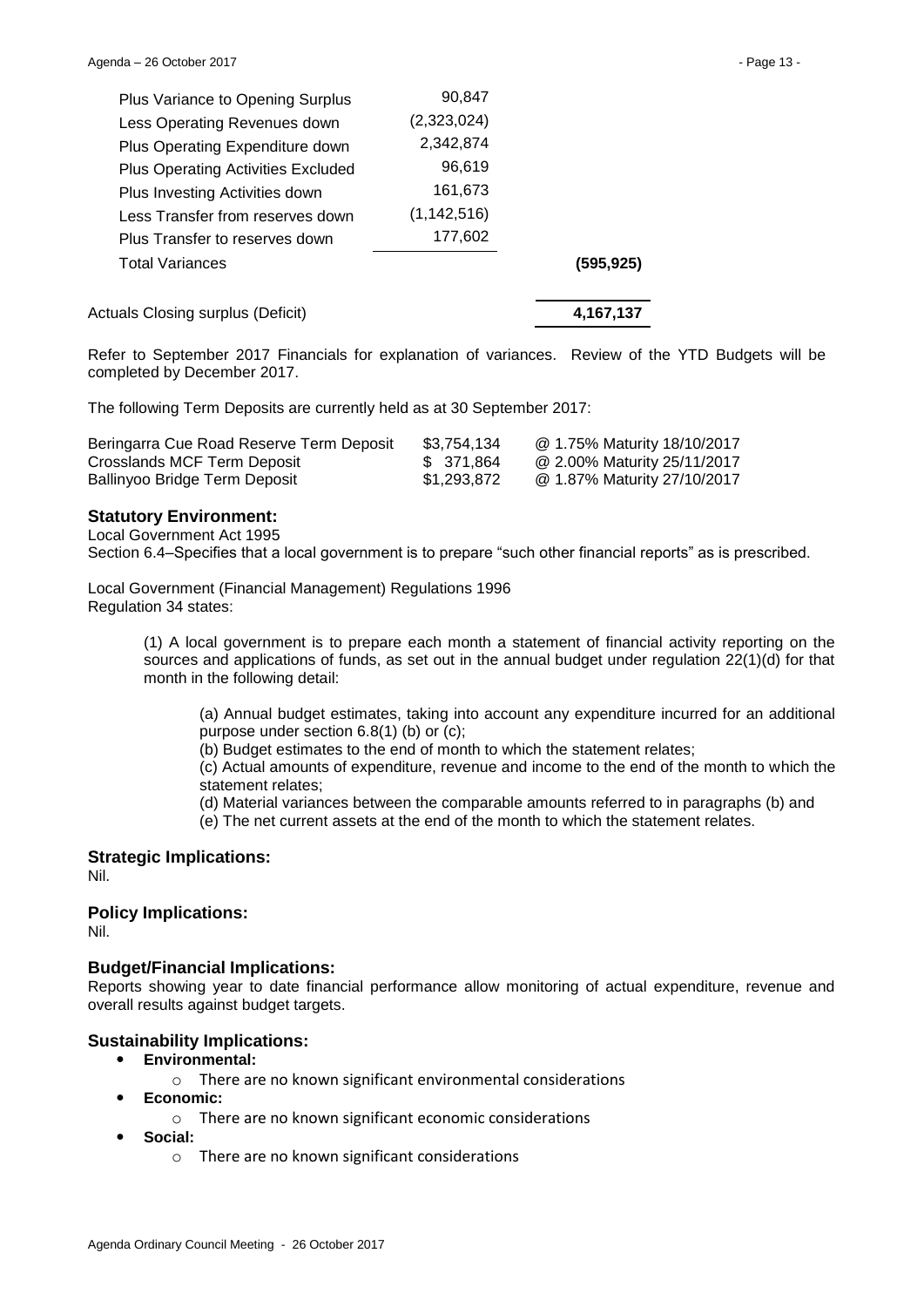#### **Consultation:**

Moore Stephens

#### **Recommendation:**

That Council adopt the financial statements for the period ending 30 September 2017 as attached.

#### **Voting Requirements:**

Simple majority.

| <b>Council Decision:</b><br><b>Moved: Councillor</b> | Seconded: |                 |
|------------------------------------------------------|-----------|-----------------|
| <b>Carried/Lost</b>                                  | For:      | <b>Against:</b> |

## <span id="page-13-0"></span>**17.2 Accounts Paid during the period since the last list was adopted/endorsed by Council**

| File:              | 4.37.1                                         |
|--------------------|------------------------------------------------|
| Author:            | Ina Edwardson - Deputy Chief Executive Officer |
| Interest Declared: | No interest to disclose                        |
| Date:              | 20 October 2017                                |
| Attachments:       | EFT & Cheque Details for September 2017        |

### **Matter for Consideration:**

Endorsement of accounts paid during the month of September 2017.

#### **Background:**

If the local government has delegated to the CEO the exercise of its power to make payments from the municipal fund or the trust fund, then the CEO is to prepare a list of accounts paid by the CEO during the month to present to Council.

### **Comment:**

Payments made during the month of September 2017 are attached.

### **Statutory Environment:**

Local Government (Financial Management) Regulations 1996 Regulation 13 states:

> (1) If the local government has delegated to the CEO the exercise of its power to make payments from the municipal fund or the trust fund, a list of accounts paid by the CEO is to be prepared each month showing for each account paid since the last such list was prepared -

- (a) the payee's name; and
- (b) the amount of the payment; and
- (c) the date of the payment; and
- (d) sufficient information to identify the transaction.

(2) A list of accounts for approval to be paid is to be prepared each month showing —

- (a) for each account which requires council authorisation in that month
	- (i) the payee's name; and
	- (ii) the amount of the payment; and
	- (iii) sufficient information to identify the transaction; and

(b) the date of the meeting of the council to which the list is to be presented

(3) A list prepared under sub regulation (1) or (2) is to be —

(a) presented to the council at the next ordinary meeting of the council after the list is prepared; and

(b) recorded in the minutes of that meeting.

### **Strategic Implications:**

None

**Policy Implications:**

None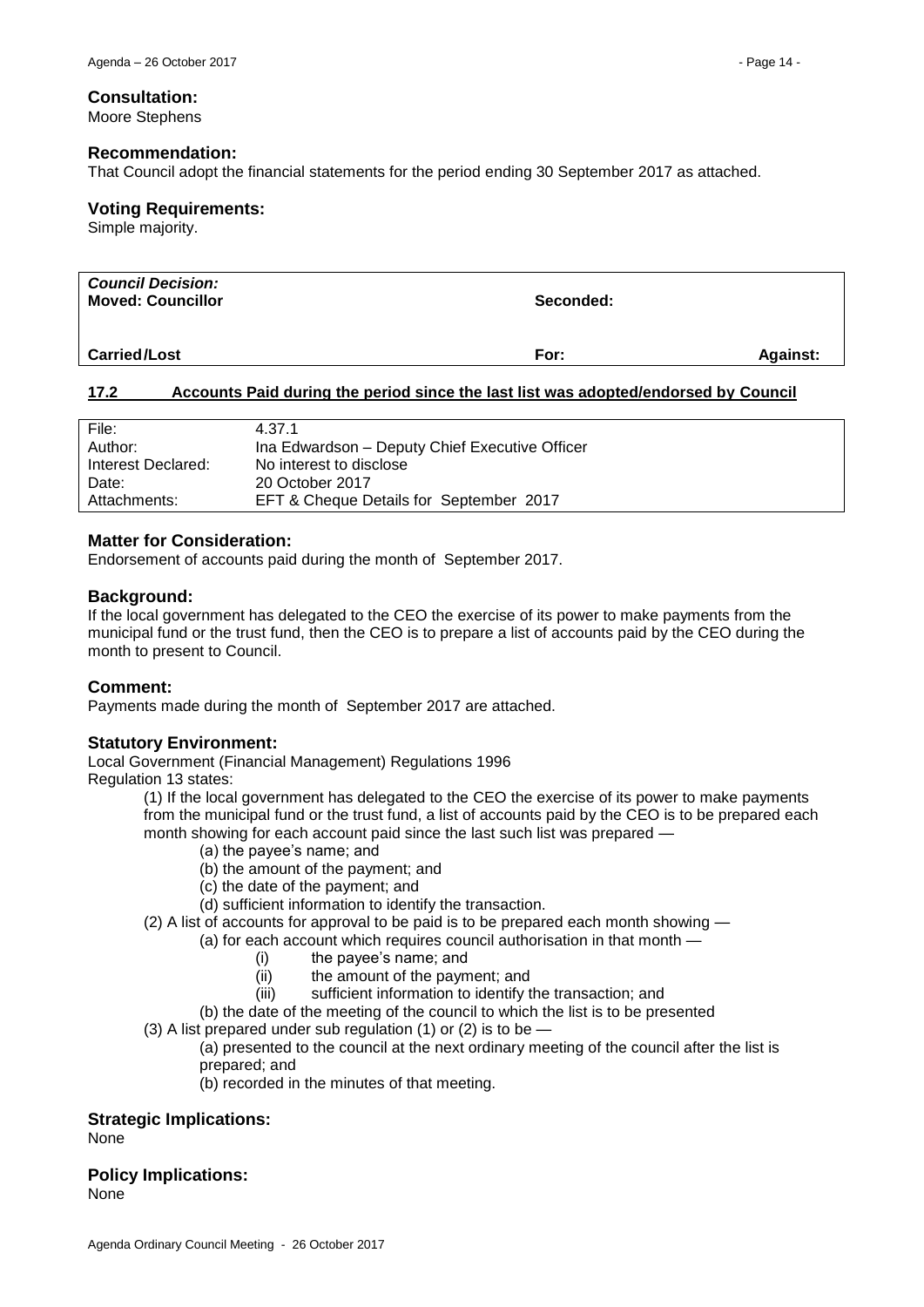## **Budget/Financial Implications:**

Payment from the Municipal, Trust and Reserve Bank Accounts.

#### **Sustainability Implications:**

- **Environmental:**
	- There are no known significant environmental considerations
- **Economic:**
	- There are no known significant economic considerations
- **Social:**

There are no known significant considerations

### **Consultation:**

Moore Stephens

### **Recommendation:**

That the accounts as per the attached Schedule presented to this meeting totalling \$843,670.82 which includes \$501,180.00 of intra account transfers for the month of September 2017, be endorsed by Council.

#### **Voting Requirements:**

Simple majority

| <b>Council Decision:</b><br><b>Moved: Councillor</b> | Seconded: Councillor |                 |
|------------------------------------------------------|----------------------|-----------------|
| <b>Carried/Lost</b>                                  | For:                 | <b>Against:</b> |

## <span id="page-14-0"></span>**17.3 New Construction Caravan**

| File:              | 12.15                                   |
|--------------------|-----------------------------------------|
| Author:            | Peter Dittrich- Chief Executive Officer |
| Interest Declared: | Nil                                     |
| Date:              | 20 October 2017                         |
| Attachments:       | 17.3 Specification                      |
|                    | 17.3 Elross Quote                       |
|                    | 17.3 Work Caravans Quote                |

### **Matter for Consideration:**

Council to consider the quotes received for the purchase of new Construction Caravan and decide on an option, after due consideration of the recommendation from the Plant Working Group.

### **Background:**

Council budgeted to purchase a new Construction Caravan this financial year. The budget amount is \$90,000. Quotes were requested from two known suppliers.

#### **Comment:**

The quotes are summarised in the table below:

| <b>Supplier</b> | <b>Cost ex GST</b>             | <b>Delivery</b>     |
|-----------------|--------------------------------|---------------------|
| <b>Elross</b>   | 67.098.50                      | Late November 2017  |
| Work Caravans   | 51,370.00 + Freight ex QLD est | 10 Weeks from order |
|                 | \$10,600 per supplier          |                     |

The Plant Working Group has considered the matter and has recommended that the Elross van be purchased by the Shire.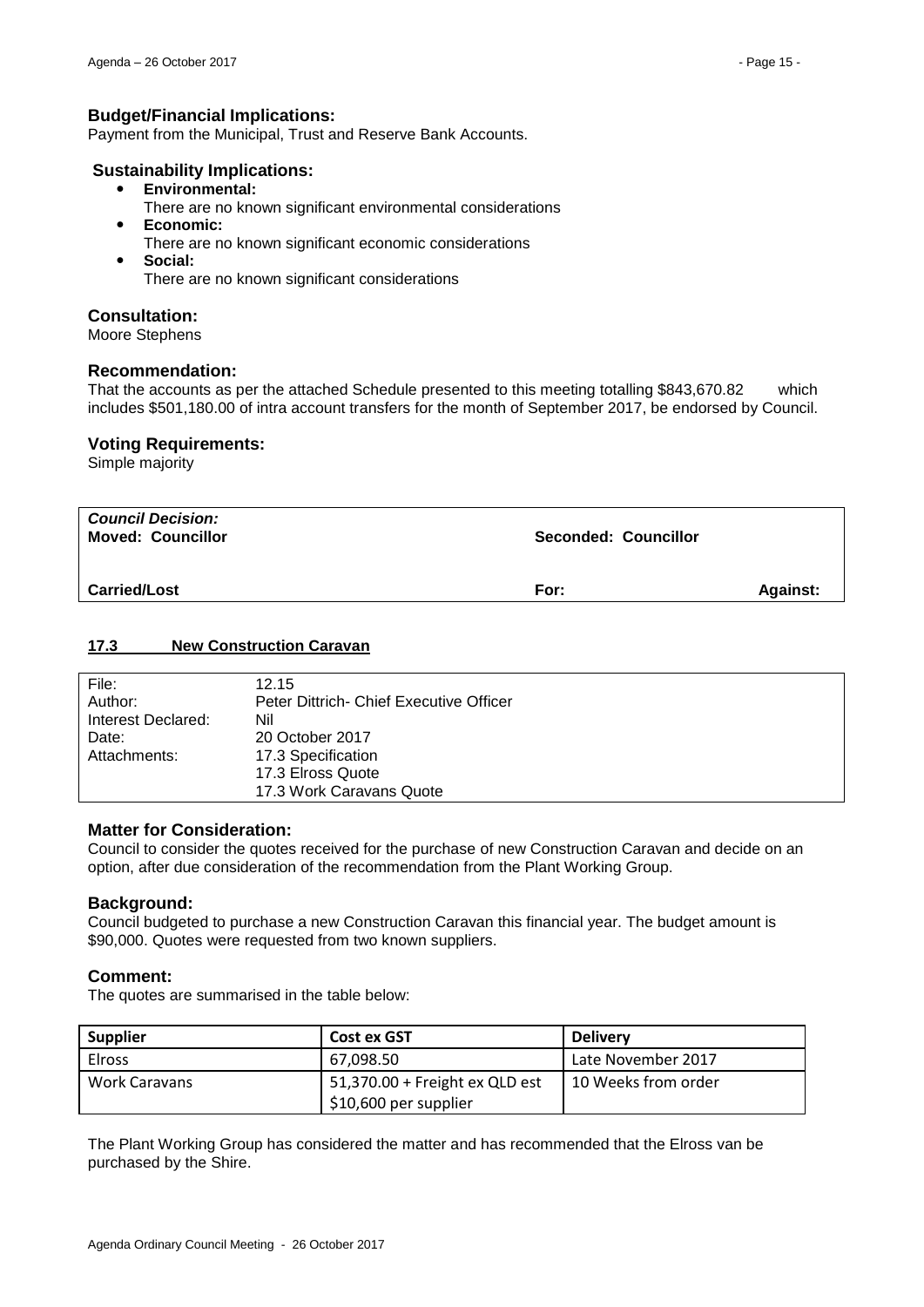#### **Statutory Environment:**

As the purchase of the new Construction Caravan has been adopted as part of the 2017-18 Budget and is under the tender threshold, there is no statutory requirement to take the purchase to Council. However, Council historically has been involved in the selection of large items of plant and this custom continues.

#### **Strategic Implications:**

Upgrading Plant & Equipment on a regular, planned basis sits under the Civic Leadership objective within the Strategic Community Plan – high quality forward planning, particularly for assets and finances.

#### **Sustainability Implications:**

- **Environmental:**
	- There are no known significant environmental considerations
- **Economic:**
	- There are no known significant economic considerations
- **Social:** There are no known significant social considerations

#### **Policy Implications:**

N/A

#### **Financial Implications:**

The purchase of a new Construction Caravan has been included in the 2017-18 budget.

#### **Consultation:**

Plant Working Group

#### **Recommendation:**

That Council authorise the purchase of the Elross Caravan as the new Construction Caravan.

#### **Voting Requirements:**

Simple Majority

| <b>Council Decision:</b><br><b>Moved: Councillor</b> | Seconded: Councillor |          |
|------------------------------------------------------|----------------------|----------|
| Carried:                                             | For:                 | Against: |
| 2017/18 Budget Variation - Reticulation<br>17.4      |                      |          |

<span id="page-15-0"></span>

| File:              | 2.4                                      |
|--------------------|------------------------------------------|
| Author:            | Peter Dittrich – Chief Executive Officer |
| Interest Declared: | Nil                                      |
| Date:              | 20 <sup>th</sup> October 2017            |
| Attachments:       | Nil                                      |

#### **Matter for Consideration:**

Council to consider a budget amendment to install additional reticulation in place of a fertigation system.

#### **Background:**

Following a review of the reticulation requirements by the Works Supervisor and the gardener it was identified that there are 3 areas that lack adequate automated reticulation.

#### **Comment:**

The areas for proposed automated reticulation are:

- Roadhouse Ablution Area
- Works Supervisors House
- Museum Cottage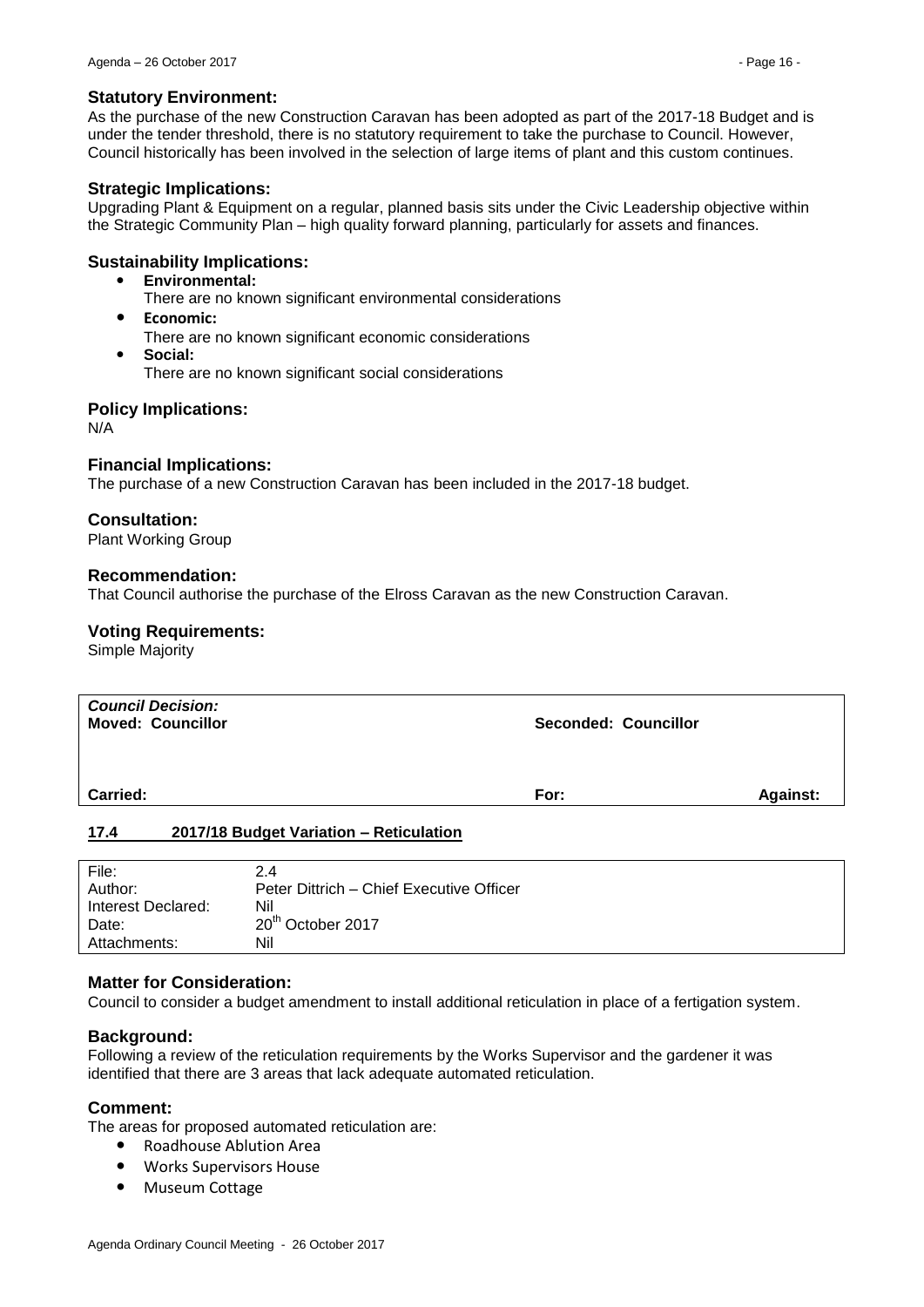It is requested that council consider the reallocation of \$12,000 from Job C14711 Capex - Settlement fertigation system to fund the proposed reticulation systems at each property. The balance of the funds allocated to C14711 will be reallocated at budget review.

## **Statutory Environment:**

6.8. Expenditure from municipal fund not included in annual budget

(1) A local government is not to incur expenditure from its municipal fund for an additional purpose except where the

#### expenditure -

(a) is incurred in a financial year before the adoption of the annual budget by the local government; or

- (b) is authorised in advance by resolution\*; or
- (c) is authorised in advance by the mayor or president in an emergency.
- *\* Absolute majority required.*

## **Policy Implications:**

Nil

## **Budget/ Financial Implications:**

If the proposal is accepted then \$12,000 will be transferred form Job C14711 Capex - Settlement fertigation system and allocated to each property as required..

## **Sustainability Implications:**

- **Environmental**
	- There are no known significant environmental implications associated with this decision
- **Economic**
	- There are no known significant economic implications associated with this decision
- **Social**
	- There are no known significant social considerations associated with this decision

## **Consultation:**

Chief Executive Officer Works Supervisor Shire Gardener

### **Recommendation:**

That council authorise the transfer of \$12,000 form Job C14711 - Capex - Settlement fertigation system and allocation to each property as required.

### **Voting Requirements:**

Absolute Majority

| <b>Council Decision:</b><br>Moved: | Seconded: |                 |
|------------------------------------|-----------|-----------------|
| <b>Carried/Lost</b>                | For:      | <b>Against:</b> |

## <span id="page-16-0"></span>**18. DEVELOPMENT**

## <span id="page-16-1"></span>**18.1 Resealing Works as per Adopted 2017/18 Budget – Call For Tender**

| File:              | 12.9                                     |
|--------------------|------------------------------------------|
| Author:            | Peter Dittrich - Chief Executive Officer |
| Interest Declared: | No interest to disclose                  |
| Date:              | 20 October 2017                          |
| Attachments:       | N/A                                      |
|                    |                                          |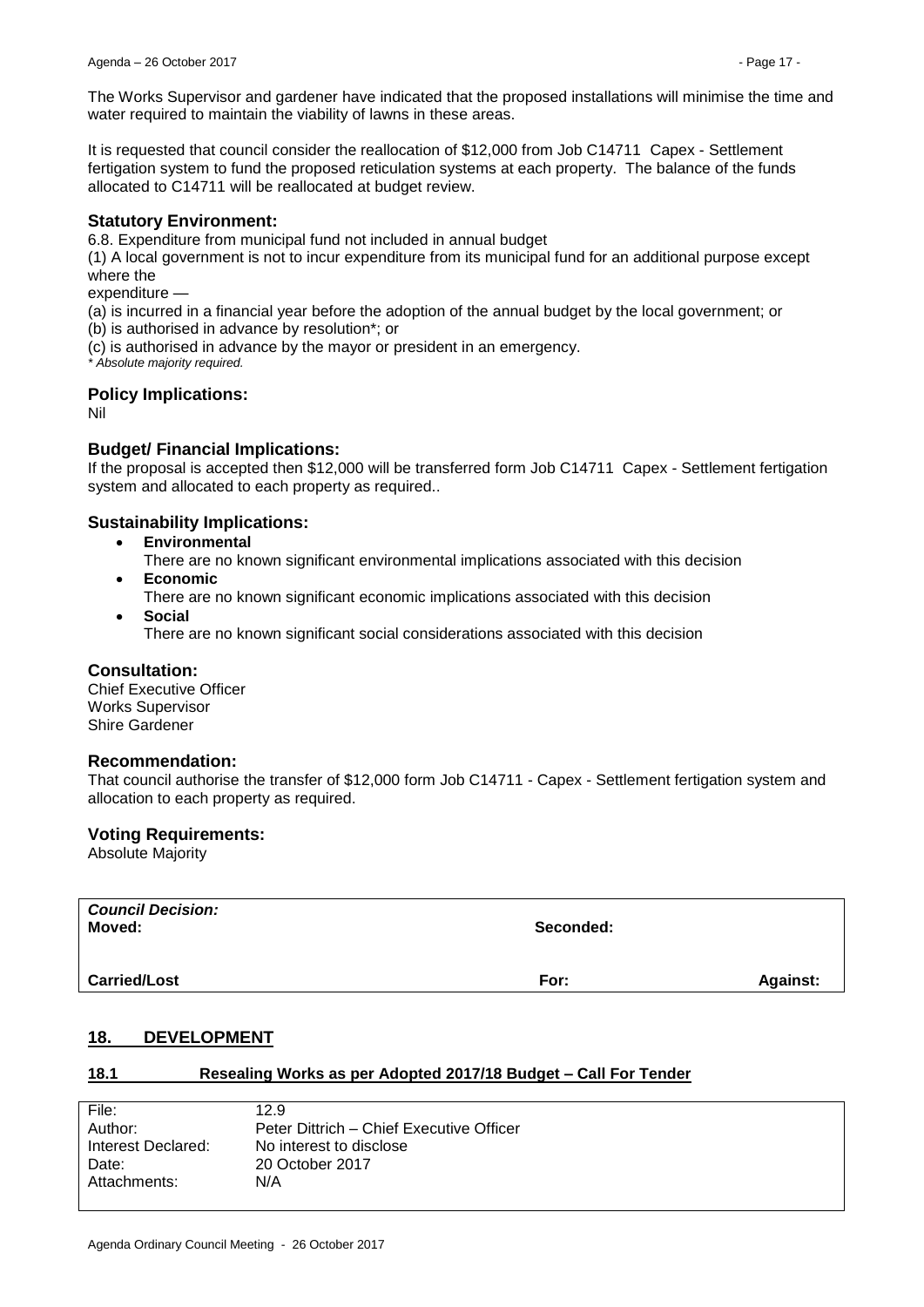## **Matter for Consideration:**

Council to consider:

- 1. calling for quotes for the superintendence of the reseal program
- 2. calling a Public Tender for bitumising reseal works as per the adopted 2017/18 Budget; and
- 3. establishing a Tender Evaluation Panel to assess the tender referenced at no. 1; and
- 4. the Assessment Criteria for the tender referenced at no. 1.

### **Background:**

Council has made provision of \$400,000 for these works in the 2017-18 Budget funded by Roads to Recovery. The areas to be resealed are:

Work begins on the Carnarvon-Mullewa Road from 15.570kms to 19.813kms, as measured north from the intersection of the Twin-Peaks/Woollen Road and the Carnarvon Mullewa Road.

Works between; Straight line kilometre 0.00 to 1.935km, as measured north from the intersection of the New Forrest Yallalong Road and the Carnarvon-Mullewa Road, and Straight line kilometre 0.00 to 3.417km, as measured south from the intersection of the New Forrest Yallalong Road and the Carnarvon-Mullewa Road.

Work on Mulga Crescent starting at the southern intersection of Mulga Crescent and the Carnarvon-Mullewa Road to 50m east of that intersection.

Works between, Straight Line kilometre 0.00 to 1km on the Roderick Road heading south, starting from the Intersection of Office Road.

Works between; Straight line kilometre 0.00 to 0.500km, as measured north from the intersection of the Bullardoo Homestead Access Road and the Carnarvon-Mullewa Road, and Straight line kilometre 0.00 to .500km, as measured south from the intersection of the Bullardoo Homestead Access Road and the Carnarvon-Mullewa Road.

## **Comment:**

The Local government Act 1995 and the Local Government (Functions and General) Regulations 1996 state that Tenders are to be publicly invited if the consideration under a contract is expected to be more than \$150,000 and prior to publicly inviting tenders, the local government must establish in writing the criteria for determining which tender should be accepted.

Further, prior to calling for public tenders, the Shire of Murchison Purchasing Policy requires that Council establish an Evaluation Panel.

### **Statutory Environment:**

*Local Government Act 1995*

*3.57. Tenders for providing goods or services*

- *(1) A local government is required to invite tenders before it enters into a contract of a prescribed kind under which another person is to supply goods or services.*
- *(2) Regulations may make provision about tenders.*

*Local Government (Functions and General) Regulations 1996 Division 2 – Tenders for Providing Goods and Services (s.3.57)*

### *11. When tenders have to be publicly invited*

*(1) Tenders are to be publicly invited according to the requirements of this Division before a local government enters into a contract for another person to supply goods or services if the consideration under the contract is, or is expected to be, more, or worth more, than \$150 000 unless subregulation (2) states otherwise.*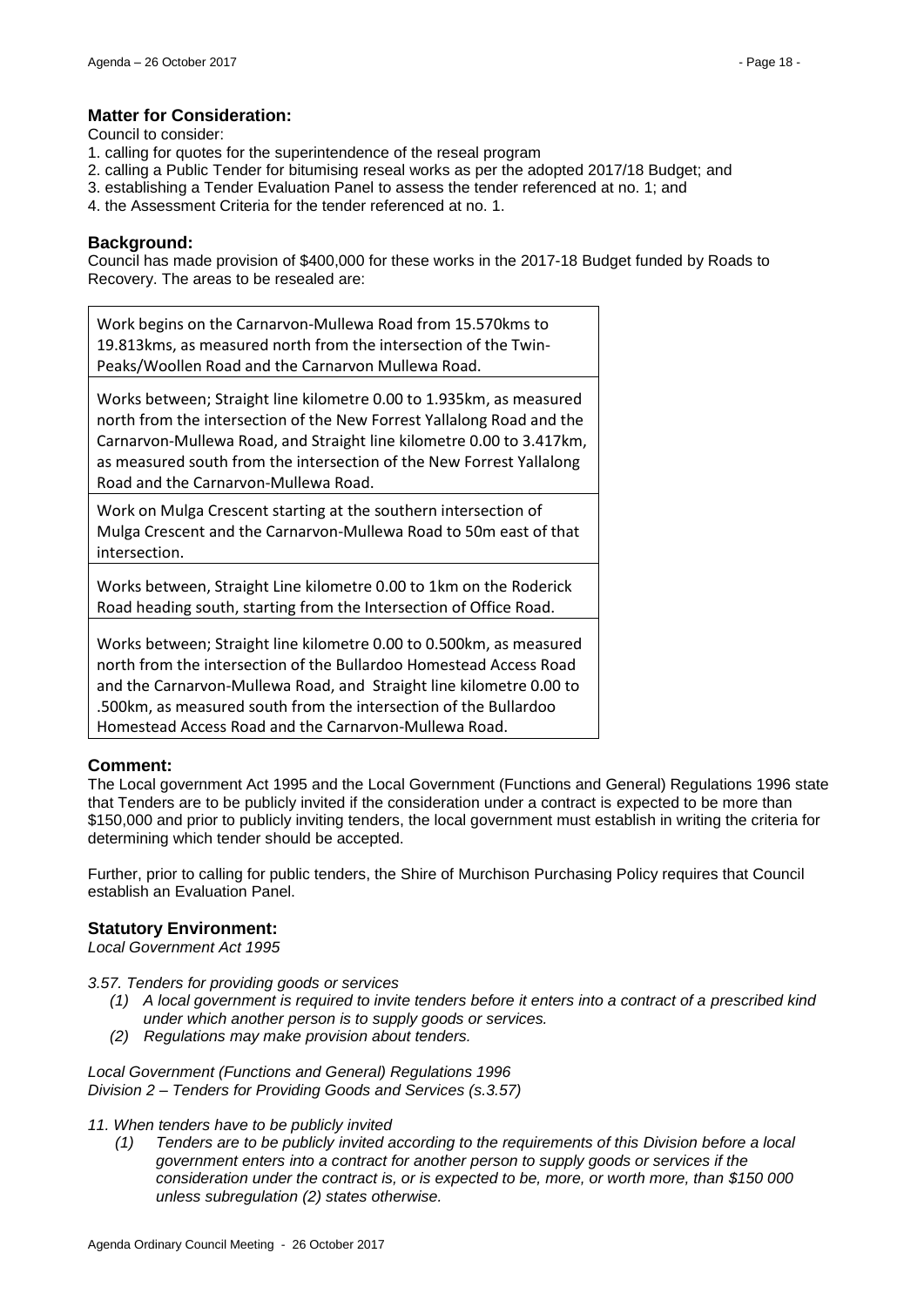- *(2) Tenders do not have to be publicly invited according to the requirements of this Division if — (a)the supply of the goods or services is to be obtained from expenditure authorised in an emergency under section 6.8(1)(c) of the Act; or (b)the supply of the goods or services is to be obtained through the WALGA Preferred Supplier Program; or*
- *12. Anti-avoidance provision for r. 11(1)*

*If a local government enters into 2 or more contracts in circumstances such that the desire to avoid the requirements of regulation 11(1) is a significant reason for not dealing with the matter in a single contract, tenders are to be publicly invited according to the requirements of this Division before entering into any of the contracts regardless of the consideration.*

*[Regulation 12 amended in Gazette 2 Feb 2007 p. 245-6.]*

*13. Requirements when local government invites tenders though not required to do so*

*If a local government, although not required by this Division to invite tenders before entering into a contract for another person to supply goods or services, decides to invite tenders, the tenders are to be publicly invited according to the requirements of this Division.*

- *14. Publicly inviting tenders, requirements for*
	- *(1) When regulation 11(1), 12 or 13 requires tenders to be publicly invited, State wide public notice of the invitation is to be given.*
	- *(2) If the CEO has, under regulation 23(4), prepared a list of acceptable tenderers, instead of giving Statewide public notice the CEO is required to give notice of the invitation to each acceptable tenderer listed.*
	- *(2a) If a local government —*
		- *(a) is required to invite a tender; or*
		- *(b) not being required to invite a tender, decides to invite a tender,*

*the local government must, before tenders are publicly invited, determine in writing the criteria for deciding which tender should be accepted.*

### **Strategic Implications:**

N/A

### **Policy Implications:**

The Shire of Murchison Purchasing Policy and Buy Local – Regional Price Preference Policy refer.

#### **Financial Implications:**

This work has been budgeted for in the 2017-18 Budget.

### **Consultation:**

N/A

### **Recommendation (3 points):**

- 1. That Council invites quotes for the superintendence of the reseal program
- 2. That Council invites Public Tenders for bitumising reseal works as per the adopted 2017/18 Budget; and
- 3. That Council establish a Tender Evaluation Panel (minimum 3 members) to assess the tenders for
- bitumising reseal works, consisting of the following members:

The Council CEO DCEO Works Supervisor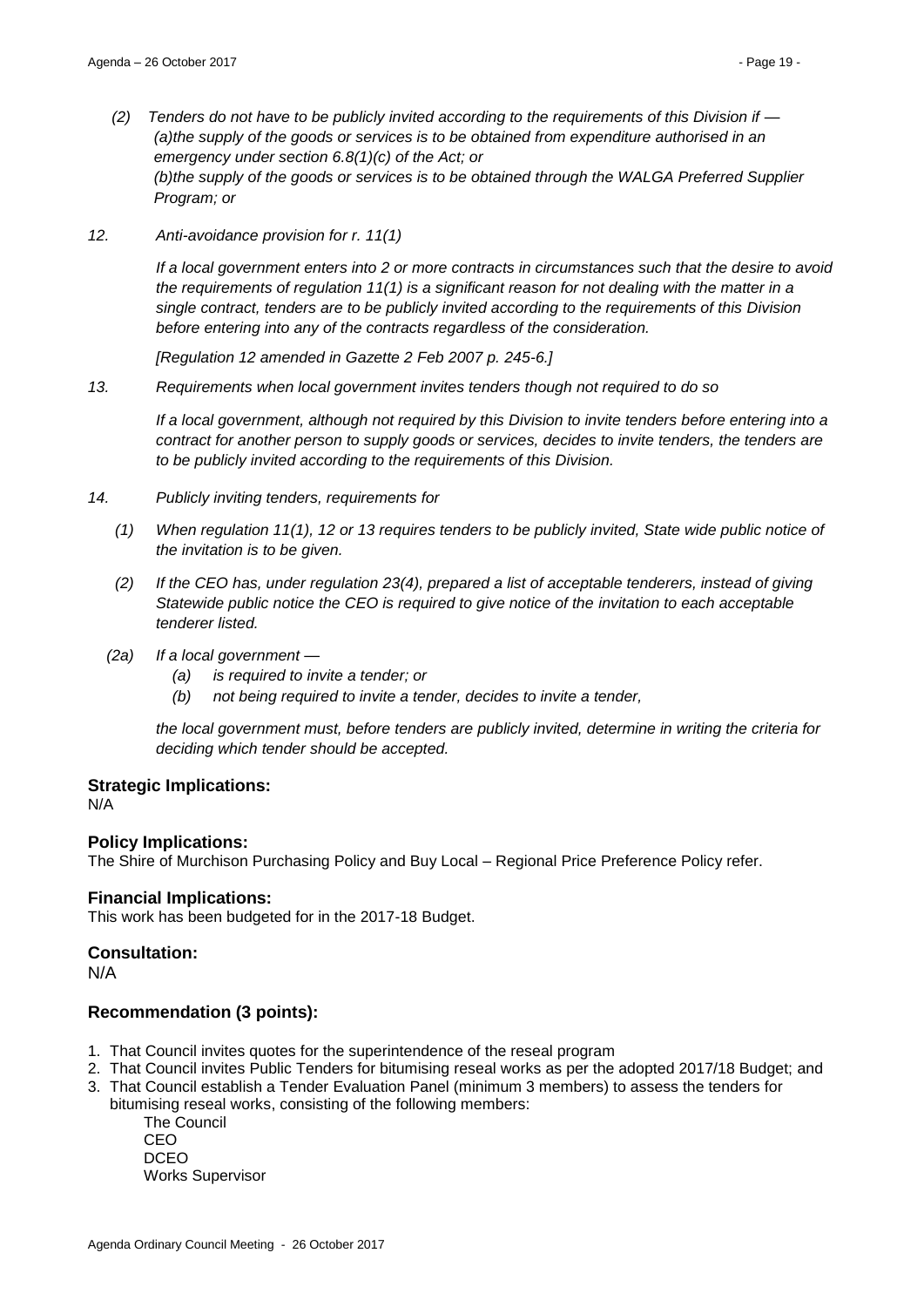4. That council includes the following assessment criteria and weightings in the tender for bitumising reseal works:

#### **COMPLIANCE CRITERIA**

Tenders will be assessed for compliance with the requirements of the conditions of Tender and any Contract Requirements, including responses shown in the Tender Schedules. Compliant tenders will proceed for further assessments as follows:

#### **Comparative Price Assessment**

The comparative price for each tender will be calculated by applying applicable regional price preference imposts.

#### **Qualitative Assessments**

The tender is called under the local government (Functions & General) Regulations 1996. The prime consideration in the evaluation of received tenders is to establish the tender that clearly demonstrates an understanding of the tasks required under the tender and in the Shire's opinion represents the best value for money.

The Qualitative Assessment component of the assessment process is designed to take into account those aspects of the Tender that do not readily translate into absolute dollar values, but do however have socio-economic benefits in accordance with the table below.

The criteria on which tenders will be assessed, the maximum weighted score for each criteria and the scoring methodology is as follows:

|                                                                                                                                                                                                                                                            | Weighting  | <b>Score</b> |
|------------------------------------------------------------------------------------------------------------------------------------------------------------------------------------------------------------------------------------------------------------|------------|--------------|
| <b>Organisation Capabilities</b><br>- Demonstrated recent experience providing service of a<br>similar size or scope<br>- Quality and standard of work<br>- Timeliness of work<br>- Demonstrated capacity and flexibility to service Shire<br>requirements | 40%        | $0 - 5$      |
| Skills and past experience of key personnel<br>- Demonstrated ability<br>- Accreditations                                                                                                                                                                  | 25%        | $0 - 5$      |
| Suitability of plant and machinery                                                                                                                                                                                                                         | <b>20%</b> | $0 - 5$      |
| Workplace Safety & Environmental Management Procedures<br>- Safety Management Plan in place<br>- Environmental Management Plan in place                                                                                                                    | 10%        | $0 - 5$      |
| The Contractor's commitment to provision of quality Traffic<br>Management                                                                                                                                                                                  | 5%         | $0 - 5$      |

### **Value for Money Assessment**

The Principal reserves the right to take into consideration any feature of a tender that provides a benefit to the Shire of Murchison and the community. Any additional features will be evaluated in accordance with the value-for-money assessment process outlined below:

In formulating the recommendation for any acceptance of any Tender, value for money will be assessed by:

- a) Identifying the lowest Competitive Price Tender (this tender then becomes the Benchmark for the value-for money assessment);
- b) If the next highest priced Comparative Price Tender has a higher Qualitative Assessment Score than the benchmark, identifying the additional benefits (if any) offered and assessing if the additional benefit is worth the additional price;
- c) Repeating Step b) with the remaining tenders;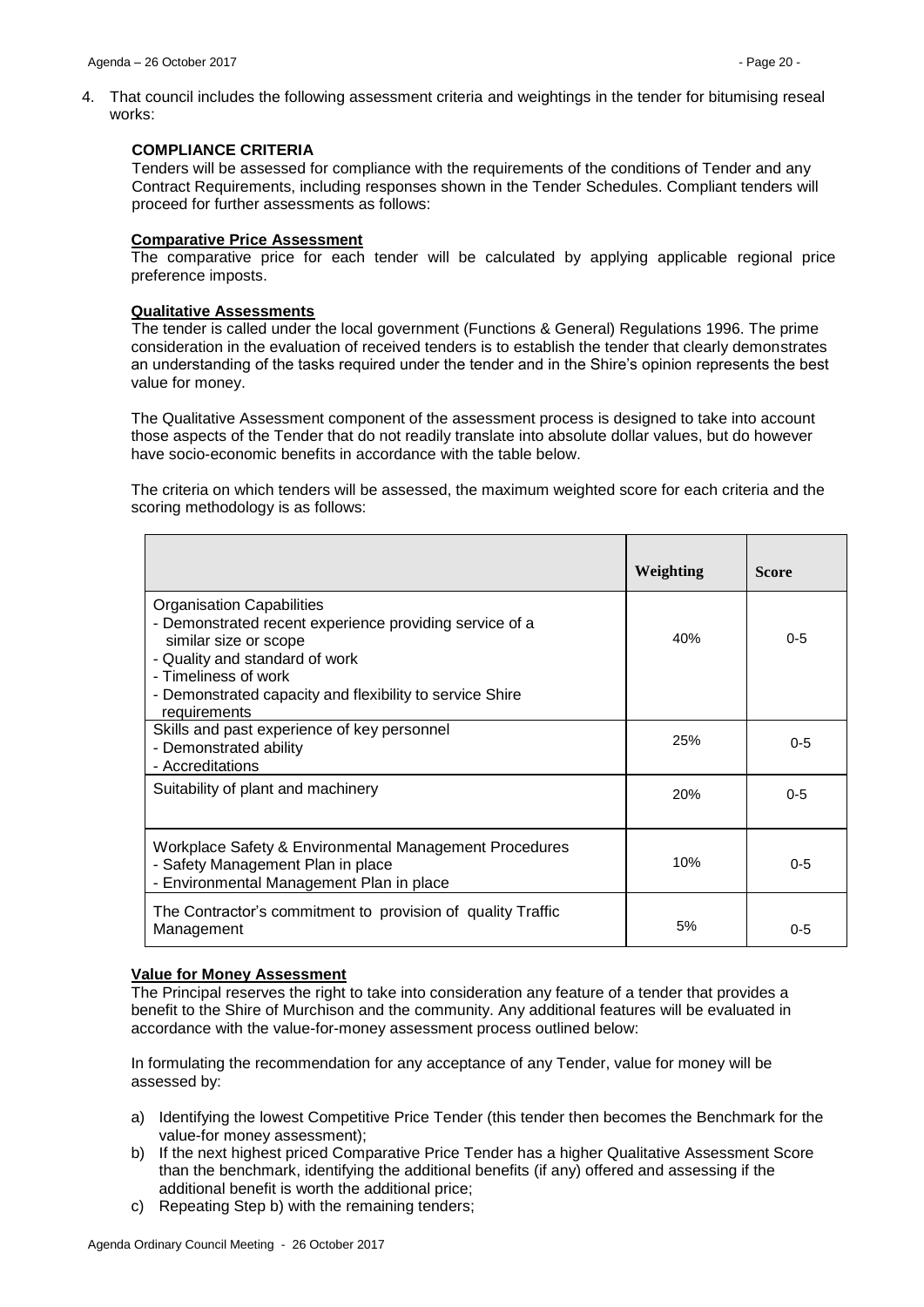d) Determining which of the remaining Tenders, if any, offers the best value-for-money.

#### *Where a higher priced conforming offer is recommended, there should be clear and demonstrable benefits over and above the lowest total priced, conforming offer.*

#### **Voting Requirements:**

Simple majority

| <b>Council Decision:</b><br><b>Moved: Councillor</b> | <b>Seconded: Councillor</b> |                 |
|------------------------------------------------------|-----------------------------|-----------------|
| <b>Carried/Lost</b>                                  | For:                        | <b>Against:</b> |

### <span id="page-20-0"></span>**19. ADMINISTRATION**

## <span id="page-20-1"></span>**19.1 Terms of Reference for the Audit Committee and Appointment of Audit Committee Members**

| File:              | 4.24                                        |
|--------------------|---------------------------------------------|
| Author:            | Peter Dittrich – Chief Executive Officer    |
| Interest Declared: | No interest to disclose                     |
| Date:              | 20 <sup>th</sup> October 2017               |
| Attachments:       | 19.1 Attachment – Audit in Local Government |

## **Matter for Consideration:**

Council to consider the Terms of Reference for the Audit Committee, the appointment of members to the Audit Committee and meeting dates for the Audit Committee.

#### **Background:**

A local government may establish committees of 3 or more persons to assist the council and to exercise the powers and discharge the duties of the local government that can be delegated to committees.

Membership of Committees expires on the next ordinary elections day after a person has been appointed as member.

The Act requires that an audit committee is to consist of a minimum of 3 members and in that situation all must be council members. Where a committee consists of more than 3 members then a majority of those members must be council members. Local Governments may decide to appoint a committee involving only elected members or they may appoint one or more persons who are external to the Council. If a Council considers it appropriate, the whole council can be appointed to the audit committee.

Legislation specifies that a local government is required to meet with its auditor at least once in every year and the meeting may be conducted by telephone or video conference. Council should resolve how the meeting will be conducted.

#### **Comment:**

The Local Government Ordinary Elections were held on the 17<sup>th</sup> October 2015 and so current membership of the Shire of Murchison's Audit Committee was discontinued on that day.

To date, the Audit Committee has had no terms of reference and so, as well as appointing new members, Council will need to consider Terms of Reference for the Audit Committee.

#### **Statutory Environment:**

LGA Subdivision 2 s 5.8 to s 5.25 LG (Audit) Regulations 1996

#### **Strategic Implications:**

The establishment of committees assists the good governance of the Shire.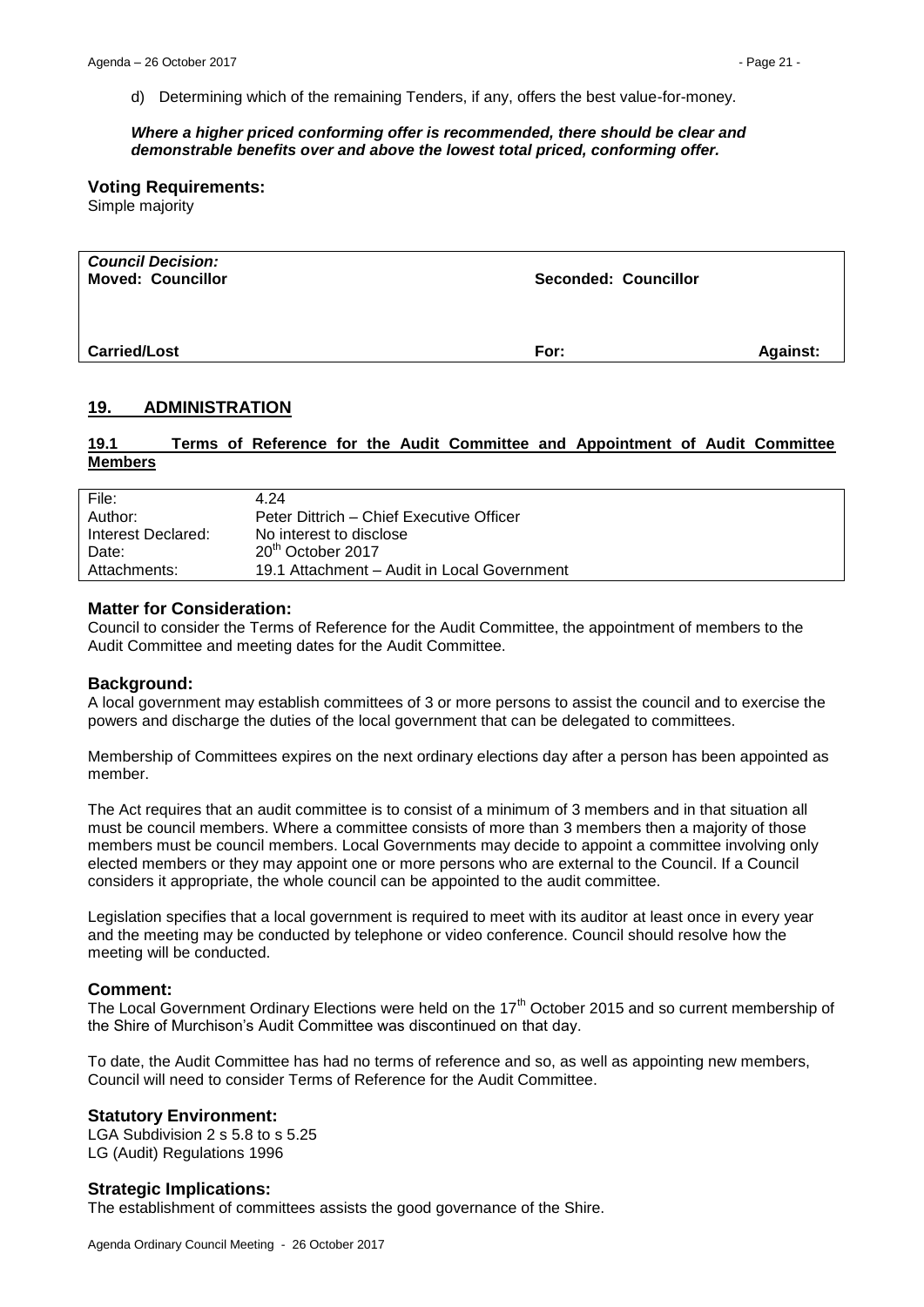## **Policy Implications:**

N/A

**Budget/Financial Implications:** N/A

## **Sustainability Implications:**

- **Environmental:**
	- There are no known significant environmental considerations
- **Economic:**
	- There are no known significant economic considerations
- **Social:** There are no known significant considerations

**Consultation:**

N/A

## **Recommendation:**

**1. That the following Terms of Reference be adopted for the Shire of Murchison Audit Committee:**

#### Objectives of Audit Committees

The primary objective of the Audit Committee is to accept responsibility for the annual external audit and liaise with the local government's auditor so that Council can be satisfied with the performance of the local government in managing its financial affairs.

Reports from the Committee will assist Council in discharging its legislative responsibilities of controlling the local government's affairs, determining the local government's policies and overseeing the allocation of the local government's finances and resources. The Committee will ensure openness in the local government's financial reporting and will liaise with the CEO to ensure the effective and efficient management of local government's financial accounting systems and compliance with legislation.

The Committee is to facilitate:

- the enhancement of the credibility and objectivity of external financial reporting;
- effective management of financial and other risks and the protection of Council assets;
- compliance with laws and regulations as well as use of best practice guidelines relative to audit, risk management and legislative compliance;
- the provision of an effective means of communication between the external auditor, the CEO and the Council;

#### Powers of the Audit Committee

The Committee is a formally appointed Committee of Council and is responsible to that body. The Committee does not have executive powers or authority to implement actions in areas over which the CEO has legislative responsibility and does not have any delegated financial responsibility. The Committee does not have any management functions and cannot involve itself in management processes or procedures.

The Committee is to report to Council and provide appropriate advice and recommendations on matters relevant to its term of reference in order to facilitate informed decision-making by Council in relation to the legislative functions and duties of the local government that have not been delegated to the CEO.

### Membership

The Committee will consist of (TBA). All Members shall have full voting rights.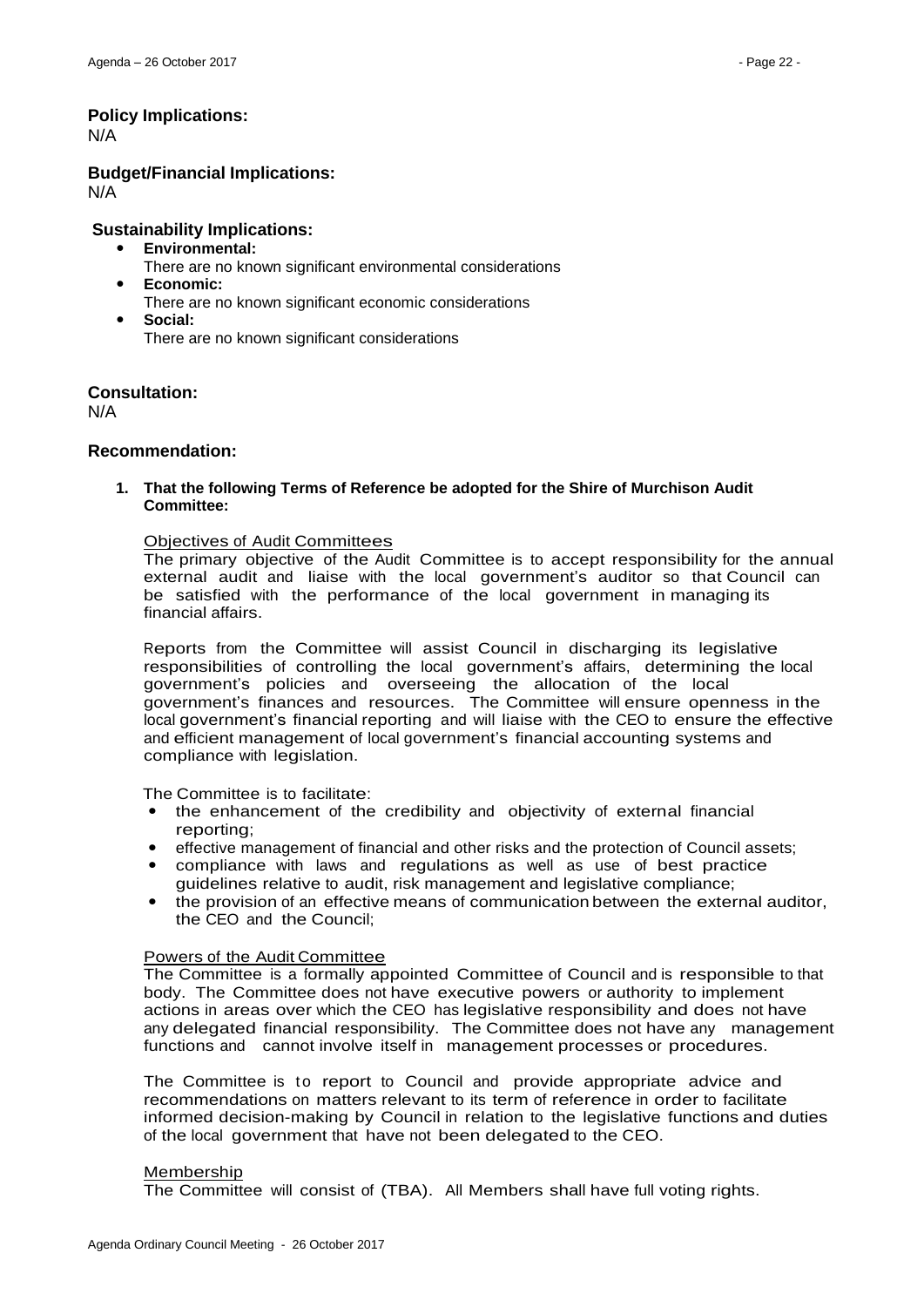The tenure of Member to the Committee is in accordance with Section 5.11 of the Local Government Act 1995.

The CEO and other employees are not members of the Committee.

The CEO or his/her nominee is to be available to attend all meetings to provide advice and guidance to the Committee. Other Council officers may attend meetings as and when required.

The local government shall provide secretarial and administrative support to the Committee.

#### Meetings

The Committee shall meet at least annually.

Additional meetings shall be convened at the discretion of the presiding person.

#### Reporting

Reports and recommendations of each Committee meeting shall be presented to the next ordinary meeting of the Council.

#### Duties and Responsibilities

The duties and responsibilities of the Committee will be-

- (a) Provide guidance and assistance to Council as to the carrying out the functions of the local government in relation to audits.
- (b) Develop and recommend to Council an appropriate process for the selection and appointment of a person as the local government's auditor.
- (c) Develop and recommend to Council
	- a list of those matters to be audited; and
	- the scope of the audit to be undertaken.
- (d) Recommend to Councilthe person or persons to be appointed as auditor.
- (e) Develop and recommend to Council a written agreement for the appointment of the Auditor. The agreement is to include –
	- the objectives of the audit:
	- the scope of the audit:
	- a plan of the audit;
	- details of the remuneration and expenses to be paid to the auditor; and
	- the method to be used by the local government to communicate with, and supply information to, the auditor.
- (f) Meet with the auditor once in each year and provide a report to Council on the matters discussed and outcome of those discussions.
- (g) Liaise with the CEO to ensure that the local government does everything in its power to –
	- assist the auditor to conduct the audit and carry out his or her other duties under the *Local Government Act 1995*; and
	- ensure that audits are conducted successfully and expeditiously.
- (h) Examine the reports of the auditor after receiving a report from the CEO on the matter and –
	- determine if any matters raised require action to be taken by the local government; and
	- ensure that appropriate action is taken in respect of those matters.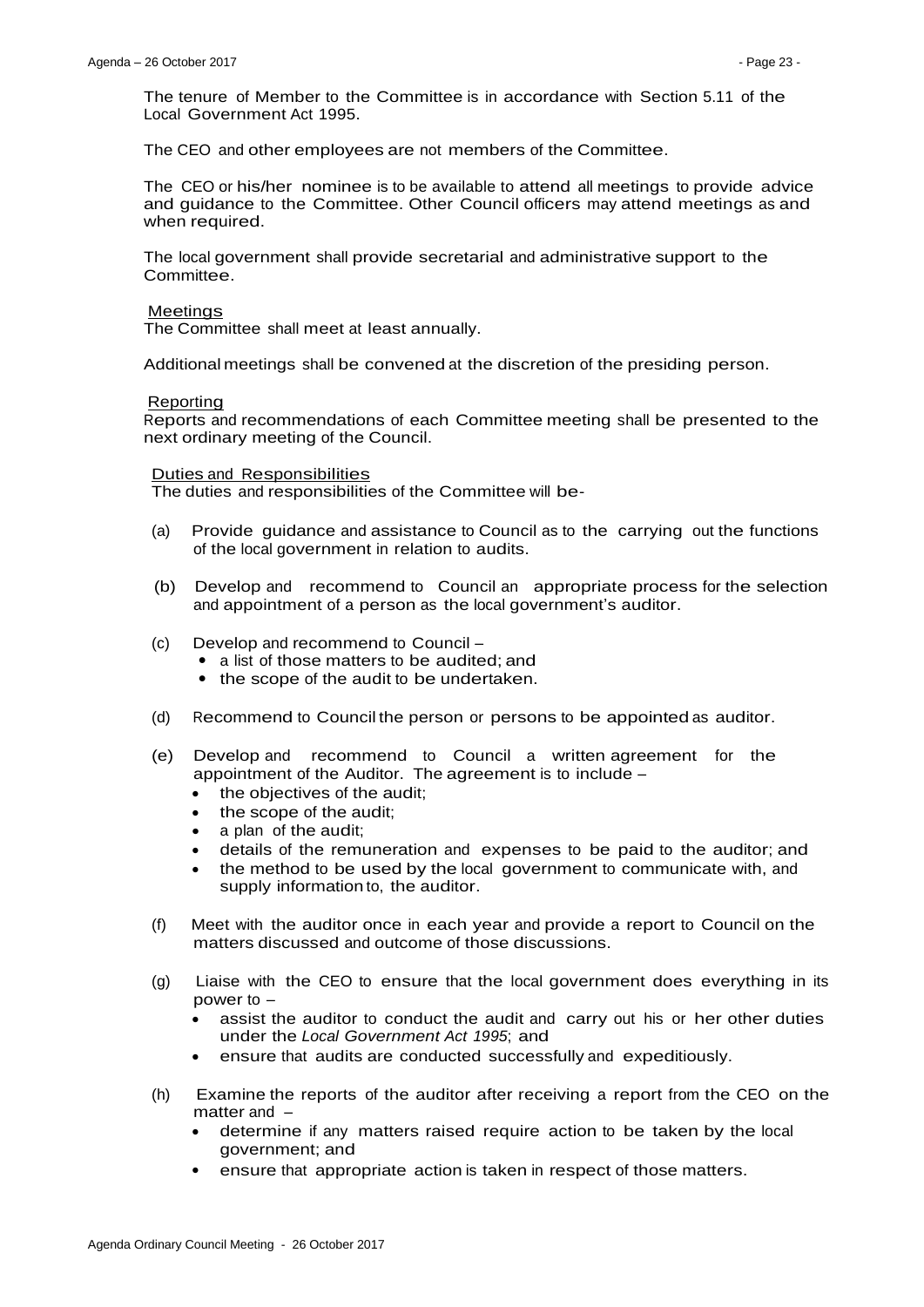- (i) Review the report prepared by the CEO on any actions taken in respect of any matters raised in the report of the auditor and presenting the report to Council for adoption prior to the end of the next financial year or 6 months after the last report prepared by the auditor is received, whichever is the latest in time.
- (j) Review the scope of the audit plan and program and its effectiveness.
- (k) Seek information or obtain expert advice through the CEO on matters of Concern within the scope of the Committee's Terms of Reference following authorisation from the Council.
- (l) Review the annual Compliance Audit Return and report to the Council the results of the review.
- (m) Consider the CEO's biennial reviews of the appropriateness and effectiveness of the local governments systems and procedures in regard to risk management, internal control and legislative compliance, required to be provided to the committee, and report to the council the results of those reviews.
- **2. That the following people shall be appointed to the Audit Committee (minimum three members of council):**

(TBA)

### **Voting Requirements:**

Absolute majority

| <b>Council Decision:</b><br><b>Moved: Councillor</b> | <b>Seconded: Councillor</b> |                 |
|------------------------------------------------------|-----------------------------|-----------------|
| <b>Carried</b>                                       | For:                        | <b>Against:</b> |

### <span id="page-23-0"></span>**19.2 Election of Committee and Working Group Members**

| File:              | 4.70                                             |
|--------------------|--------------------------------------------------|
| Author:            | Peter Dittrich – Chief Executive Officer         |
| Interest Declared: | No interest to disclose                          |
| Date:              | 20 <sup>th</sup> September 2017                  |
| Attachments:       | 19.2 Attachments (1) to (9) – Terms of Reference |

### **Matter for Consideration:**

Council to determine the membership of all Committees and Working Groups following the Ordinary Elections of 21 October 2017.

### **Background:**

A local government may establish committees of 3 or more persons to assist the council and to exercise the powers and discharge the duties of the local government that can be delegated to committees.

Committees and Working Groups are to report to Council and provide appropriate advice and recommendations on matters relevant to their terms of reference in order to facilitate informed decisionmaking by Council in relation to the legislative functions and duties of the local government that have not been delegated to the CEO.

At any given time, each Councillor is entitled to be a member of at least one committee and if a Councillor nominates himself or herself to be a member of such a committee or committees, Council is to include that Councillor in the persons appointed to at least one of those committees, as the Council so decides.

If at a meeting of the Council, a local government is to make an appointment to a committee that has or could have a Councillor as a Member and the President informs the local government of his wish to be a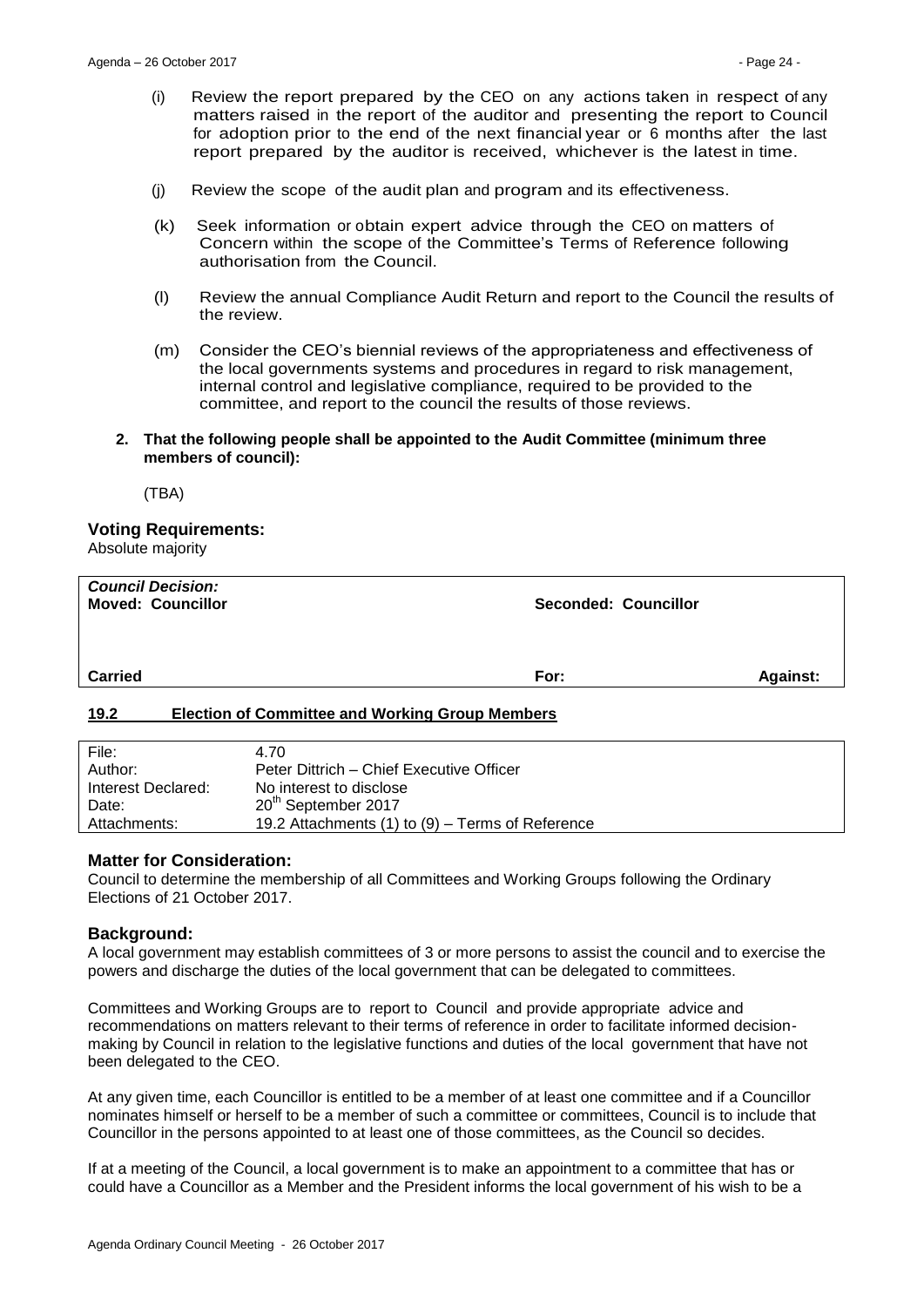member of the committee, the local government is to appoint the President to be a member of the committee.

If at a meeting of the council a local government is to make an appointment to a committee that has or will have an employee as a member and the CEO informs the local government of his or her wish — (a) to be a member of the committee; or

(b) that a representative of the CEO be a member of the committee,

the local government is to appoint the CEO or the CEO's representative, as the case may be, to be a member of the committee.

An absolute majority of Council is required to appoint each member to a committee.

Where a Councillor is appointed as a member of a committee, the Councillor's membership of the committee continues until:

- a. the Councillor no longer holds the office of Councillor;
- b. the Councillor resigns from membership of the committee.
- c. the committee is disbanded; or
- d. the next ordinary elections day,

whichever occurs first.

The members of each committee are to elect a presiding member from among themselves in accordance with the Act. The members of a committee may elect a deputy presiding member among themselves, but any such election is to be in accordance with the Act.

### **Comment:**

The Local Government Ordinary Elections were held on the 21<sup>st</sup> October 2017 and so current membership of the Working Groups was discontinued on that day.

The Terms of Reference for the Working Groups are attached – refer Attachments 19.2 (1)-(9).

### **Statutory Environment:**

Local Government Act 1995 Part 5 Division 2 Subdivision 2

### **Strategic Implications:**

Nil

### **Policy Implications:**

Nil

**Financial Implications:** Nil

### **Recommendation:**

**1. That Council elects the following people (TBA) to be members of the various Committees/Working** 

**Groups.** Members are to be elected having due regard for their particular skills and expertise in the area of interest for which the Committee/Working Group has been formed. Community Positions are to be advertised. If there are more Community applicants than positions, then Council will decide the successful applicant(s) at the December OCM, having due regard for their particular skills and expertise.

| <b>COMMITTEE/WORKING GROUP</b>           | <b>MEMBER</b> | <b>MEMBER</b> | <b>MEMBER</b> | <b>STAFF</b> | <b>STAFF</b>                           | <b>COMMUNITY</b>                  |
|------------------------------------------|---------------|---------------|---------------|--------------|----------------------------------------|-----------------------------------|
| <b>Plant Working Group</b>               |               |               |               | <b>CEO</b>   | <b>Works</b>                           | N/A                               |
|                                          |               |               |               |              | Supervisor                             |                                   |
| Settlement Building Working Group        |               |               |               | CEO          | <b>Works</b>                           | N/A                               |
|                                          |               |               |               | <b>DCEO</b>  | Supervisor                             |                                   |
| <b>COMMITTEE/WORKING GROUP</b>           | <b>MEMBER</b> | <b>MEMBER</b> | <b>MEMBER</b> | <b>STAFF</b> | <b>STAFF</b>                           | <b>COMMUNITY</b>                  |
| <b>Accident Prevention Working Group</b> |               |               |               | <b>CEO</b>   |                                        | To be advertised -<br>3 positions |
| <b>Community Advisory Group</b>          |               |               |               | <b>CEO</b>   | <b>Works</b><br>Supervisor<br>Gardener | To be advertised -<br>3 positions |
| Murchison Community Fund Management      | Shire         |               |               | CEO          |                                        | To be advertised -                |
| Committee                                | President     |               |               |              |                                        | 2 positions                       |
| Local Emergency Management               | Shire         |               |               | CEO          | <b>Works</b>                           |                                   |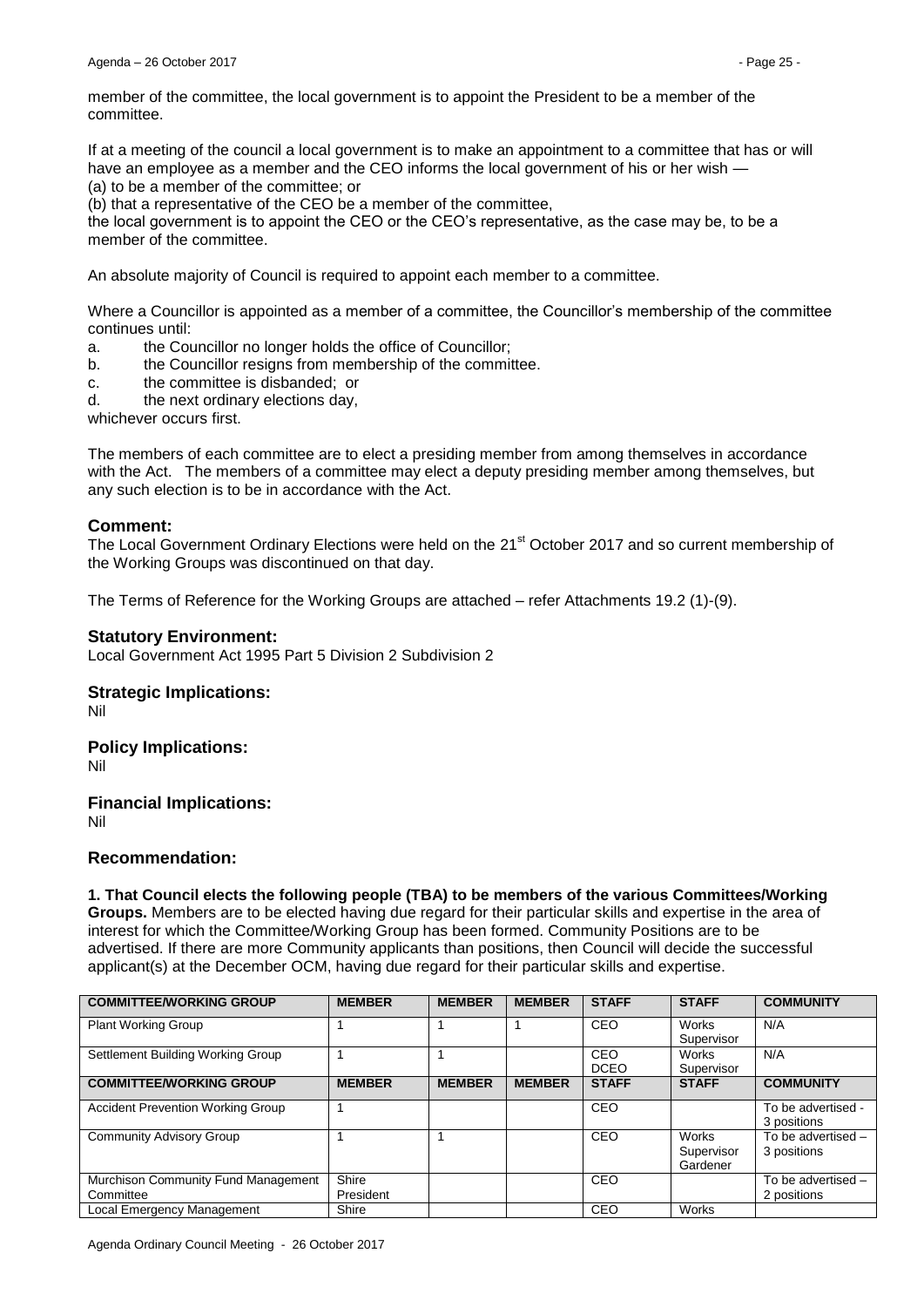| Committee                                        | President or<br>Delegate |                 |                 | Supervisor                               | Refer LEMA                        |
|--------------------------------------------------|--------------------------|-----------------|-----------------|------------------------------------------|-----------------------------------|
| Settlement Drinking Water Working Group<br>(New) |                          |                 | <b>CEO</b>      | Works<br>Supervisor<br>Health<br>Officer | To be advertised -<br>1 position  |
| Settlement Power Supply Working Group<br>(New)   |                          |                 | CEO             | Works<br>Supervisor                      | To be advertised -<br>I position  |
| Wild Dog Control Working Group                   |                          |                 | CEO             |                                          | To be advertised -<br>2 positions |
| <b>ORGANISATION</b>                              | <b>DELEGATE</b>          | <b>DELEGATE</b> | <b>OBSERVER</b> | <b>OBSERVER</b>                          | <b>COMMUNITY</b>                  |
| Murchison Regional Road Group                    |                          |                 | CEO             | <b>Works</b><br>Supervisor               | N/A                               |
| <b>WALGA Zone Delegates</b>                      |                          |                 | CEO             |                                          | N/A                               |

#### **Voting Requirements:**

Absolute majority.

| <b>Council Decision:</b><br><b>Moved: Councillor</b> | Seconded: Councillor |                 |
|------------------------------------------------------|----------------------|-----------------|
| <b>Carried/lost</b>                                  | For:                 | <b>Against:</b> |

#### <span id="page-25-0"></span>**19.3 Use of Murchison Geo Region**

| File:              | 13.10                                    |
|--------------------|------------------------------------------|
| Author:            | Peter Dittrich - Chief Executive Officer |
| Interest Declared: | No interest to disclose                  |
| Date:              | 22 October 2017                          |
| Attachments:       | Nil                                      |

### **Matter for Consideration:**

Council to consider the use of the words "Shire of Murchison, a part of the Murchison Geo Region."

#### **Background:**

The Shire of Mount Magnet, on behalf of the Shires of Cue, Meekatharra, Murchison, Sandstone, Wiluna and Yalgoo, has secured funding from the Mid West Development Commission for this Murchison Geotourism Development project (the Project). All seven Murchison Shires have also committed cash and in kind support for the Project.

At the July 2017 Meeting Cr E Foulkes-Taylor was appointed as the Shire's representative.

### **Comment:**

As part of the project it has been recommended that all the affected shires identify with the region project by including the sentence "(Insert Shire name here), a part of the Murchison Geo Region" to everyday communications and correspondence be it hard copy or e-copy.

#### **Statutory Environment:**

- 2.7. Role of council
- (1) The council –
- (a) governs the local government's affairs; and
- (b) is responsible for the performance of the local government's functions.
- (2) Without limiting subsection (1), the council is to  $-$
- (a) oversee the allocation of the local government's finances and resources; and
- (b) determine the local government's policies.

### **Strategic Implications:**

This initiative sits under Objective 1 Economic of the Community Strategic Plan – 'To develop the region's economic potential to encourage families and the businesses to stay in the area.'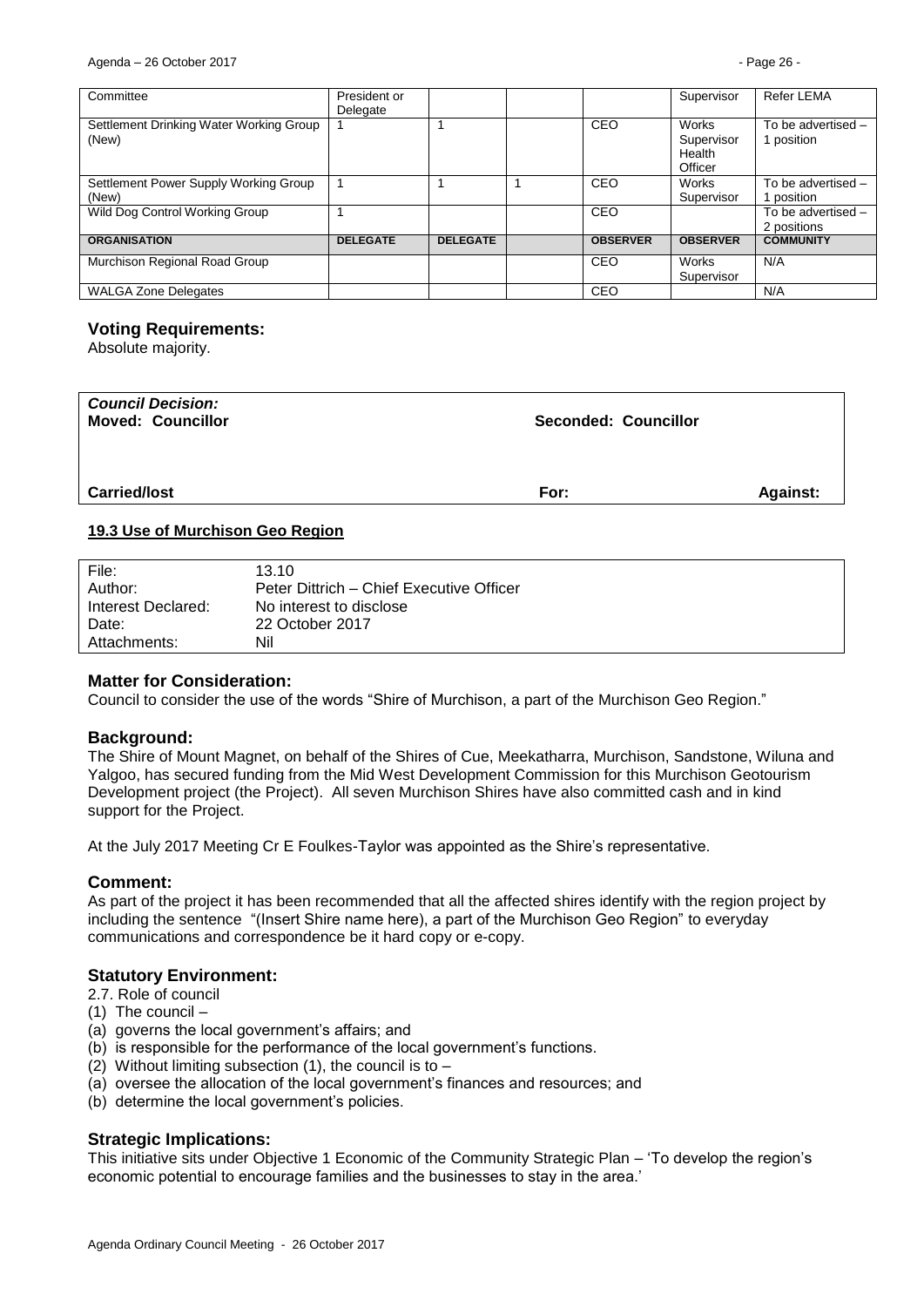## **Sustainability Implications**

- **Environmental:**
- There are no known significant environmental considerations associated with this decision **Economic:**
- Geotourism may in the future offer business opportunities to local families **Social:**
	- There are no known significant social considerations associated with this decision

**Policy Implications:**

N/A

# **Financial Implications:**

Nil

## **Consultation:**

Mid West Development Commission Murchison Executive Group

### **Recommendation:**

That Council authorize the sentence "Shire of Murchison, a part of the Murchison Geo Region" to be added to everyday communications and correspondence be it hard copy or e-copy.

### **Voting Requirements:**

Simple majority

| <b>Council Decision:</b><br><b>Moved: Councillor</b> | Seconded: Councillor |                 |
|------------------------------------------------------|----------------------|-----------------|
| ٠.                                                   |                      |                 |
| <b>Carried/Lost</b>                                  | For:                 | <b>Against:</b> |

## <span id="page-26-0"></span>**20. NOTICE OF MOTION**

## <span id="page-26-1"></span>**21. CEO ACTIVITY REPORT**

| <b>Date</b> | <b>Activity</b>                                                                                                                                                                                                                                                                                                           |  |
|-------------|---------------------------------------------------------------------------------------------------------------------------------------------------------------------------------------------------------------------------------------------------------------------------------------------------------------------------|--|
| 26.09.2017  | Telephone discussion with Steve Douglas of MWDC re settlement power                                                                                                                                                                                                                                                       |  |
| 03.10.2017  | Telephone discussion with Paul Brenan of Moore Stephens re the need to recognise staff<br>housing in Shire's asset register                                                                                                                                                                                               |  |
| 06.10.2017  | Meeting with Alan Carmichael of DLG re CEO Support Program                                                                                                                                                                                                                                                                |  |
| 09.10.2017  | Staff meeting                                                                                                                                                                                                                                                                                                             |  |
| 09.10.2017  | Telephone discussion with Rebecca Greenaway - agreement still with State Solicitors<br>Office                                                                                                                                                                                                                             |  |
| 17.10.2017  | Meeting with Steve Douglas re settlement power and related matters.                                                                                                                                                                                                                                                       |  |
| 17.10.2017  | Meeting with DFES and CESM agreement participants re CESM priorities and contract.                                                                                                                                                                                                                                        |  |
| 17.10.2017  | Attended Regional Road Group Meeting                                                                                                                                                                                                                                                                                      |  |
| 18.10.2017  | Discussion with Works Supervisor re crew Christmas shutdown. Last day 20 <sup>th</sup> December<br>2017 to restart 22 <sup>nd</sup> or 29 <sup>th</sup> January 2017 TBA. Administration Office to close noon on<br>$22^{nd}$ December and reopen $8^{th}$ January 2017. Skeleton Staff to be in place over the<br>break. |  |
| 18.10.2017  | Discussions with M Tierney re Beringarra Cue Road                                                                                                                                                                                                                                                                         |  |
| 19.10.2017  | Telephone call C McTaggart re Christmas Tree 16 <sup>th</sup> December 2017 16h30                                                                                                                                                                                                                                         |  |